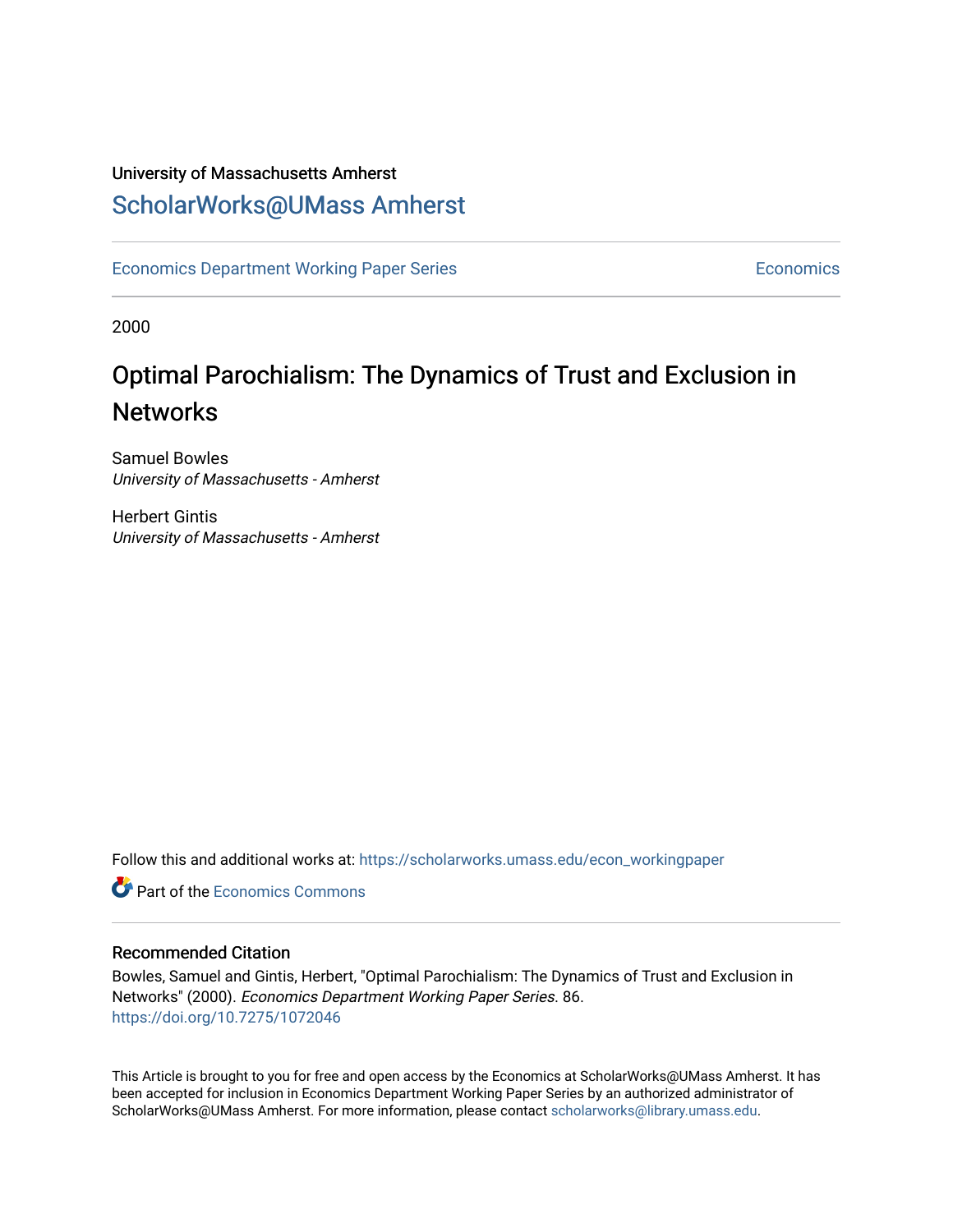### **Optimal Parochialism: The Dynamics of Trust and Exclusion in Networks**

Samuel Bowles and Herbert Gintis<sup>∗</sup> Department of Economics University of Massachusetts

February 16, 2000

#### **Abstract**

Networks such as ethnic credit associations, close-knit residential neighborhoods, 'old boy'networks, and ethnically linked businesses play an important role in economic life but have been little studied by economists. These networks are often supported by cultural distinctions between insiders and outsiders and engage in exclusionary practices which we call *parochialism*. We provide an economic analysis of parochial networks in which the losses incurred by not trading with outsiders are offset by an enhanced ability to enforce informal contracts by fostering trust among insiders. We first model one-shot social interactions among self-regarding agents, demonstrating that trust (i.e., cooperating without using information about one's trading partner) is a best response in a mixed-strategy Nash equilibrium if the quality of information about one's partner is sufficiently high. We show that since larger networks have lower quality information about specific individuals and greater trading opportunities, there may be an optimal (payoff-maximizing) network size. We then model the growth and decline of networks, as well as their equilibrium size and number. We show that in the absence of parochialism, networks may not exist, and the appropriate level of parochialism may implement an optimal network size. Finally, we explore the welfare implications and reasons for the evolutionary success of exclusion on parochial and other grounds.

<sup>∗</sup>We are grateful to Katherine Baird, Roland Bénabou, Robert Boyd, Colin Camerer, Jeffrey Carpenter, Vincent Crawford, Steven Durlauf, Marcus Feldman, Edward Glaeser, Avner Greif, David Laibson, Michael Macy, Paul Malherbe, Jane Mansbridge, Corinna Noelke, Paul Romer, Martin Weitzman, Peyton Young, participants in seminars at the NBER Summer Institute, the Santa Fe Institute, the University of Siena, andYale University for perceptive comments, and to the MacArthur Foundation for financial support. The authors can be reached at bowles@econs.umass.edu, http://wwwunix.oit.umass.edu/bowles, hgintis@mediaone.net, http://www-unix.oit.umass.edu/gintis.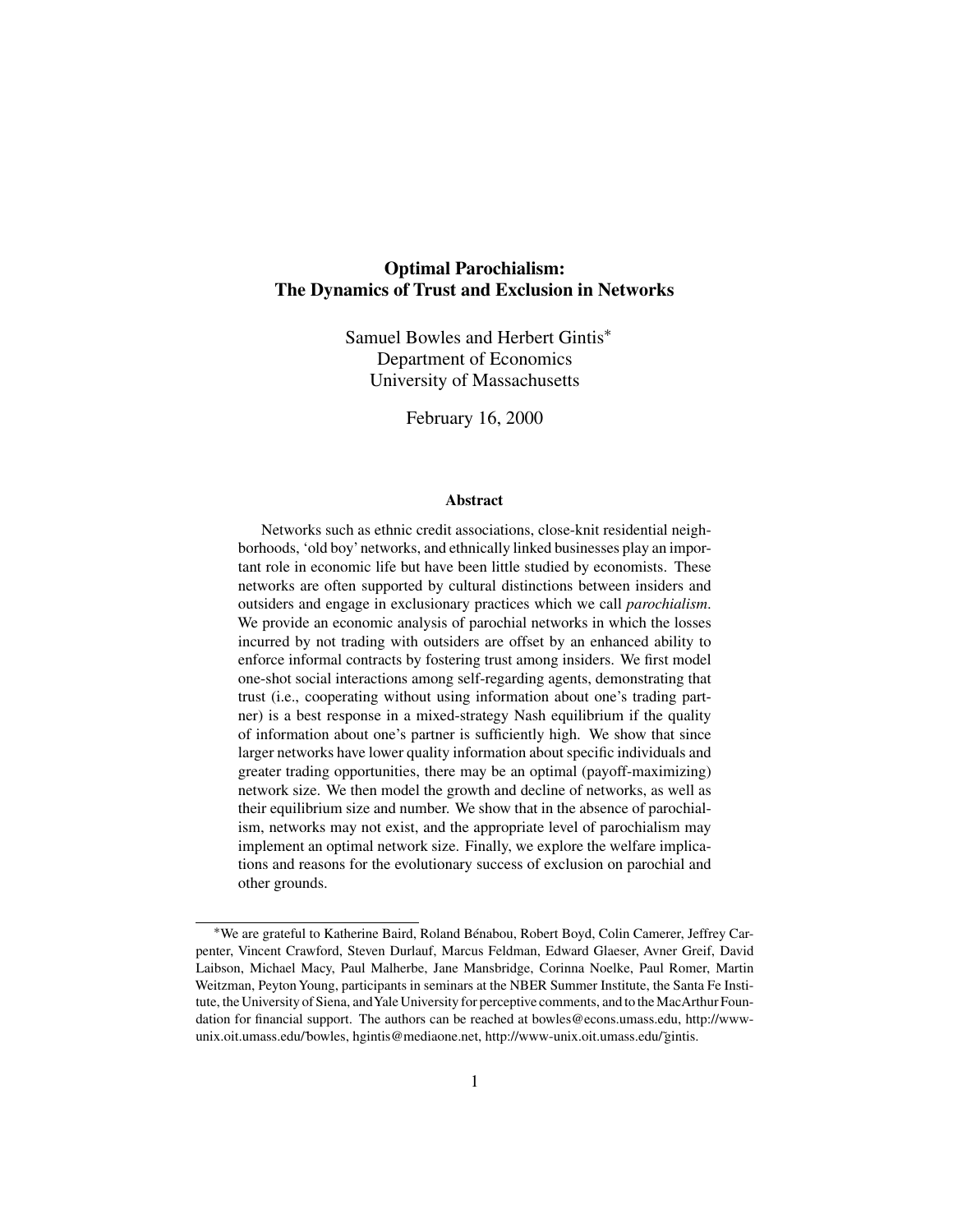#### **1 Introduction**

Formally structured nonmarket institutions, such as firms, clubs, partnerships, and families, have been the subject of extensive study by contemporary economists. More diffuse social affiliations, such as those arising from close-knit residential relationships, 'old boy' networks, and ethnic or religious identity, have received less attention. We will call these *networks*, defined as sets of agents engaged in relatively frequent, non-anonymous interactions structured by high entry and exit costs, but lacking centralized collective decision-making institutions.<sup>1</sup>

Networks support interpersonal interactions that promote the informal enforcement of incomplete contracts. Well documented empirical examples include the management of common pool resources such as fisheries, irrigation, and pasturage (Ostrom, Gardner and Walker 1994, Wade 1987, Baland and Platteau 1997), the regulation of work effort in producer cooperatives (Whyte 1955, Homans 1961, Lawler 1973, Craig and Pencavel 1992, 1995), the enforcement of non-collateralized credit contracts (Hossain 1988, Udry 1993, Banerjee, Besley and Guinnane 1994) the promotion of neighborhood amenities in residential communities (Sampson, Raudenbush and Earls 1997), and the private enforcement of contracts among traders in securities (Baker 1984) and diamond (Bernstein 1992) markets.

As these examples suggest, we view networks as governance institutions that often provide solutions to otherwise intractable problems of contractual incompleteness. This view contrasts with the more common representation of ethnic, religious, and other groups as expressions of underlying shared values, often termed 'particularistic,' in contrast to the more 'universalistic' values underpinning market transactions and liberal polities (Parsons n.d.). According to this conventional view, the exclusionary values that often maintain group boundaries and restrict membership typically also restrict exchange, and thus impose allocative inefficiencies on their members. For this reason, networks and their frequently associated values of loyalty to insiders, close personal interaction, and xenophobia are often seen as vestigial remnants of 'traditional' society, whose importance will ebb under the competitive pressures of a market economy.

While ingroup values often inhibit trade with outsiders, members of exclusionary networks often do quite well economically, counter to the standard prediction. Moreover, far from being inertial remnants of the past, groups that have prospered for generations may disperse rapidly, while newly formed groups can be quite suc-

<sup>&</sup>lt;sup>1</sup>The theory of social exchange, initiated in sociology by Blau (1964) and Homans (1958), and in anthropology by Sahlins (1972) provide insights into the economics of networks. For contributions by economists, see Ben-Porath (1980), Hollander (1990), Iannaccone (1992), Kandori (1992), Wintrobe (1995), Greif (1994), Akerlof (1995), Pagano (1995), Bénabou (1996), Durlauf (1996), Kranton (1996), Taylor (1997), and Glaeser (1997).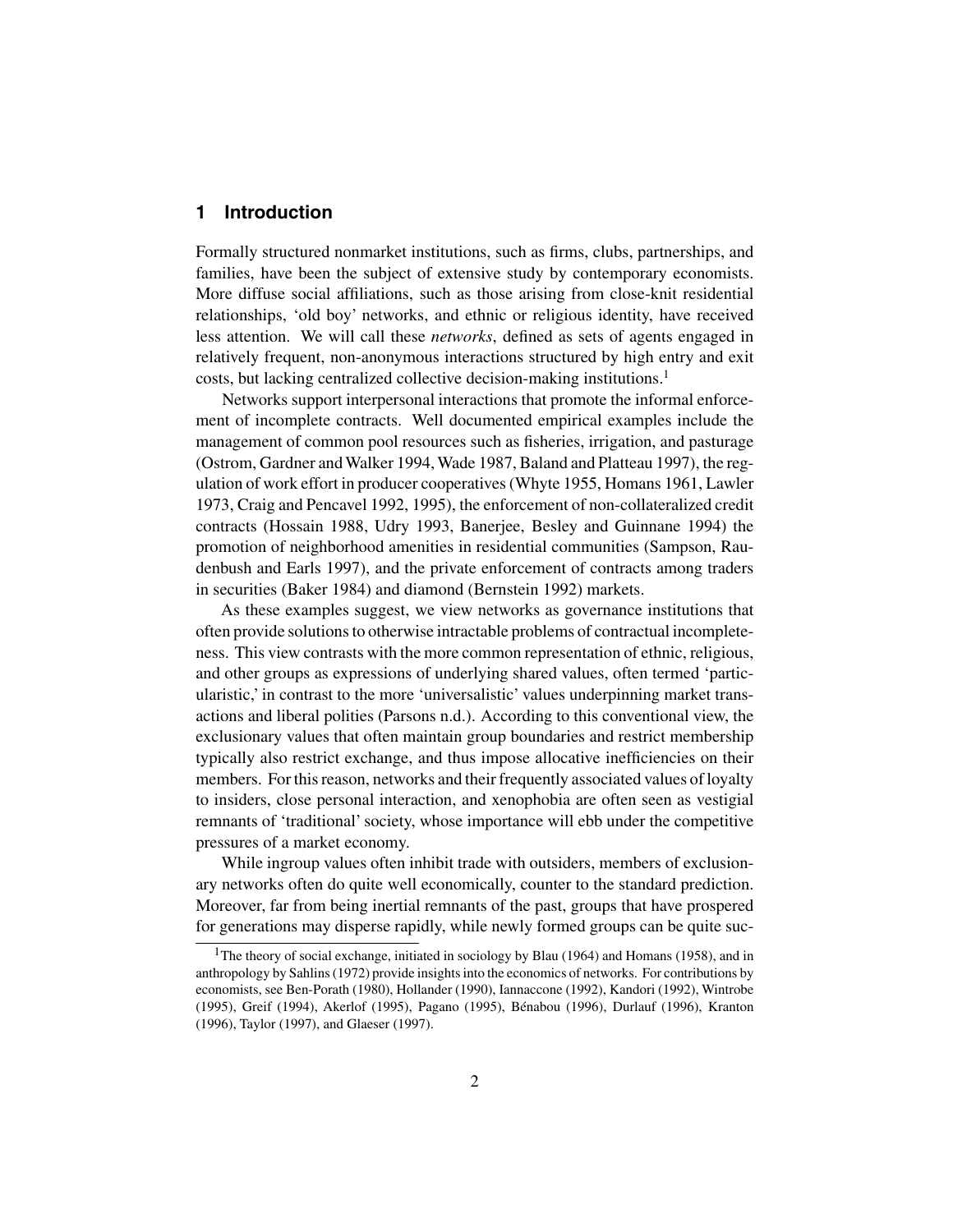cessful, as the flourishing informal ethnic business linkages among new immigrants to the United States and the United Kingdom attest.<sup>2</sup> For instance, Cambodians run more than 80 per cent of California's doughnut shops. They often raise startup funds by forming credit associations of friends and family to pool resources, the member offering to pay the highest interest rate receiving as a loan the sum of the individual contributions (Kaufman 1995). Similarly, Indians own more than a third of the motels in the United States, frequently raising initial capital through unsecured loans from extended family members (Woodyard 1995).

Among the problem-solving capacities of networks are the powerful contractual enforcement mechanisms made possible by small-scale interactions, notably effective retaliation facilitated by close social ties and the availability of low cost information concerning one's trading partners. This problem-solving capacity allows successful networks to overcome the disabilities imposed by the restricted gains from trade due to small size and exclusionary practices.<sup>3</sup> Members, of course, do not normally express their identification with groups in terms of their economic advantages, typically invoking noninstrumental values, such as religious faith, ethnic purity, the natural order of things, or personal loyalty. These sentiments often support exclusion or shunning of outsiders. We model these practices, which we term *parochialism*, in Section 2.

The mechanism for the success of networks explored in this paper is their ability to promote *trust*. <sup>4</sup> We consider a large population of identical agents who take three types of actions. First, they locate in one of a variable number of networks, or

The transactional advantages of the family cannot compensate for the fact that within its confines the returns from impersonal exchange and the division of labor are not fully realizable. (p. 14).

 $4$ Our model develops insights provided by a number of contributions to the sociology of groups. Granovetter (1985) writes:

<sup>&</sup>lt;sup>2</sup>See Rauch (1996), Granovetter (1985) and Kotkin (1993). The current concern with a "decline of community" typically refers to socially approved aspects of networks thought to be less prevalent in the modern world. Perhaps Jack Hirschleifer (1994):3-4 exaggerates when he writes: "when people cooperate it is generally a conspiracy for aggression against others…" But his remark is a useful reminder that networks as we have defined them often engage in practices that others find offensive. See also Hardin (1995).

<sup>&</sup>lt;sup>3</sup>The advantages of trade with outsiders is a common explanation of the permeability of group boundaries in small scale societies (Adams 1974) and of the extinction of very restrictive groups in favor of more inclusive entities (Gellner 1985, Weber 1976). A particularly well-documented example of this tension is Greif's (1994) account of how the competitive advantages stemming from the superior within-group contractual enforcement capabilities of the tight-knit 13th century community of Maghribi merchants was eventually offset by their lesser ability to engage in successful exchange with outsiders, resulting in their inability to compete with the more individualistic Genovese traders. Yoram Ben-Porath (1980) develops similar reasoning concerning the economic capabilities of families and other face to face groups: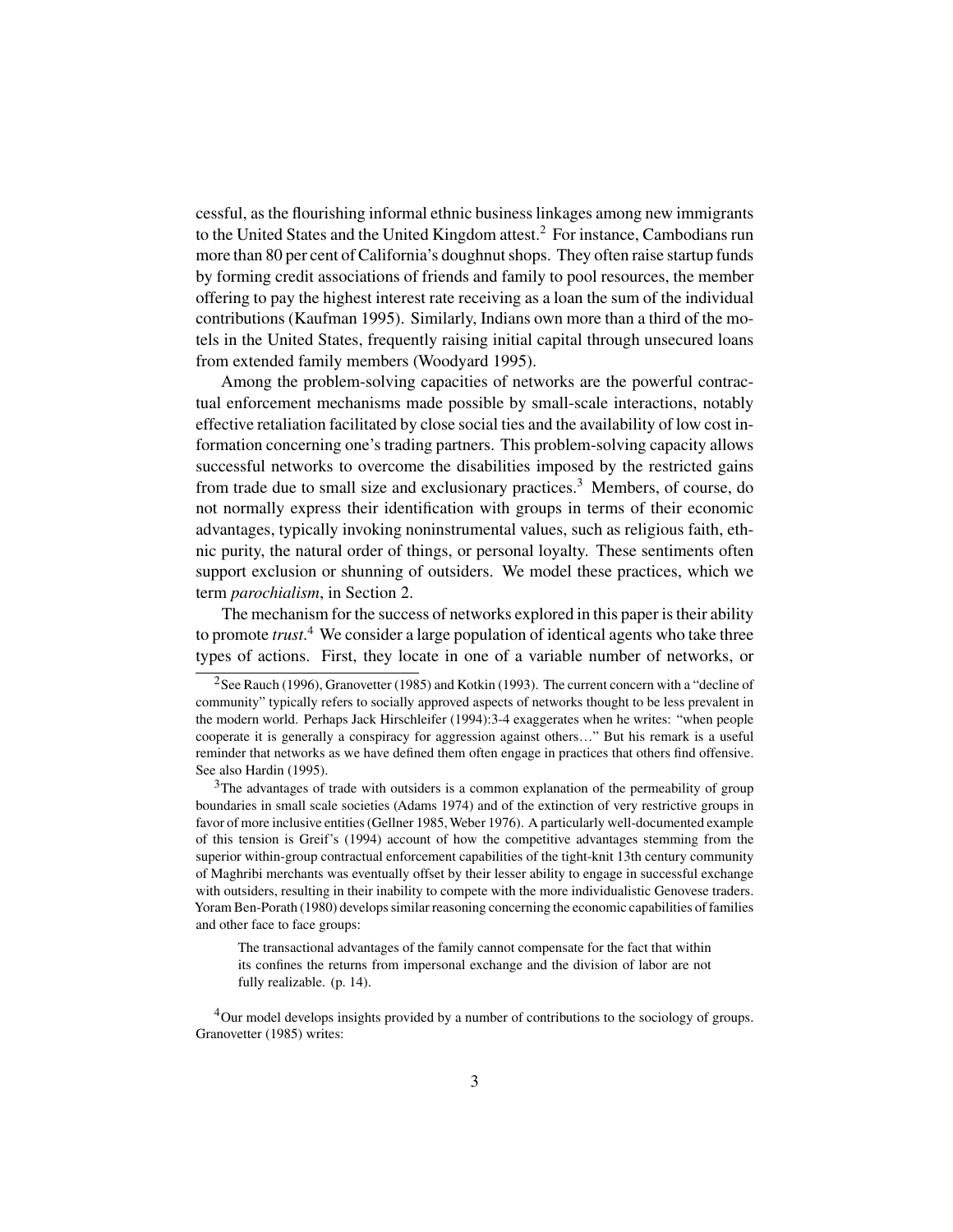remain outside any network in what we will call the 'anonymous pool' of traders. Second, they choose strategies that govern their behavior with trading partners. Third, they update these strategies in light of their relative payoff compared to other available trading strategies. Network size and the number of networks are governed by a gravity model in which individuals move both spontaneously and according to payoff differentials. We explore the evolution and equilibrium frequency of behaviors within networks, the distribution of population between networks and the anonymous pool, and the size and number of networks, under the influence of parochial practices.

In Section 3 we develop a model with incomplete contracts among self-regarding agents. We use this model to analyze the conditions under which trust may represent an equilibrium strategy. We formalize the effects of variations in network size on such an equilibrium in Section 4. We analyze optimal network size in Section 5.

The size and number of networks in equilibrium is then determined by the degree of openness of networks to new members, as well as the rate of creation and dissolution of networks. We show in Section 6 that parochial practices resulting in excluding people from networks may implement an optimal network size. We then investigate the conditions under which parochialism remains viable in a competitive economic system, and we conclude by considering the likely future economic importance of networks in light of our results.

#### **2 Parochialism**

The desire to associate with others who are similar to oneself in some salient respect is a robust behavioral regularity (Homans 1961, Thibaut and Kelly 1959). Homophily, the principle that likes attract, has been documented in a variety of experimental and natural settings (Lazarsfeld and Merton 1954). Among the salient characteristics on which homophily operates are race and ethnic identification, personality characteristics, political orientation, drug use and other forms of deviant behavior, religion and even experimentally induced trivial similarities (Berscheid and Walster 1969, Cohen 1977, Kandel 1978, Tajfel, Billig, Bundy and Flament 1971, Obot 1988). Conversely, people seek to avoid interactions with those who are different from themselves.

Individuals implement their desires to limit social distance in their interactions with friends, neighbors, co-workers, and business associates by means of what we

<sup>…</sup>social relations, rather than institutionalized arrangements or generalized morality are mainly responsible for the production of trust in economic life. (pp. 490-491)

For additional ways in which groups solve coordination problems stemming from incomplete contracts, see Bowles and Gintis (1998).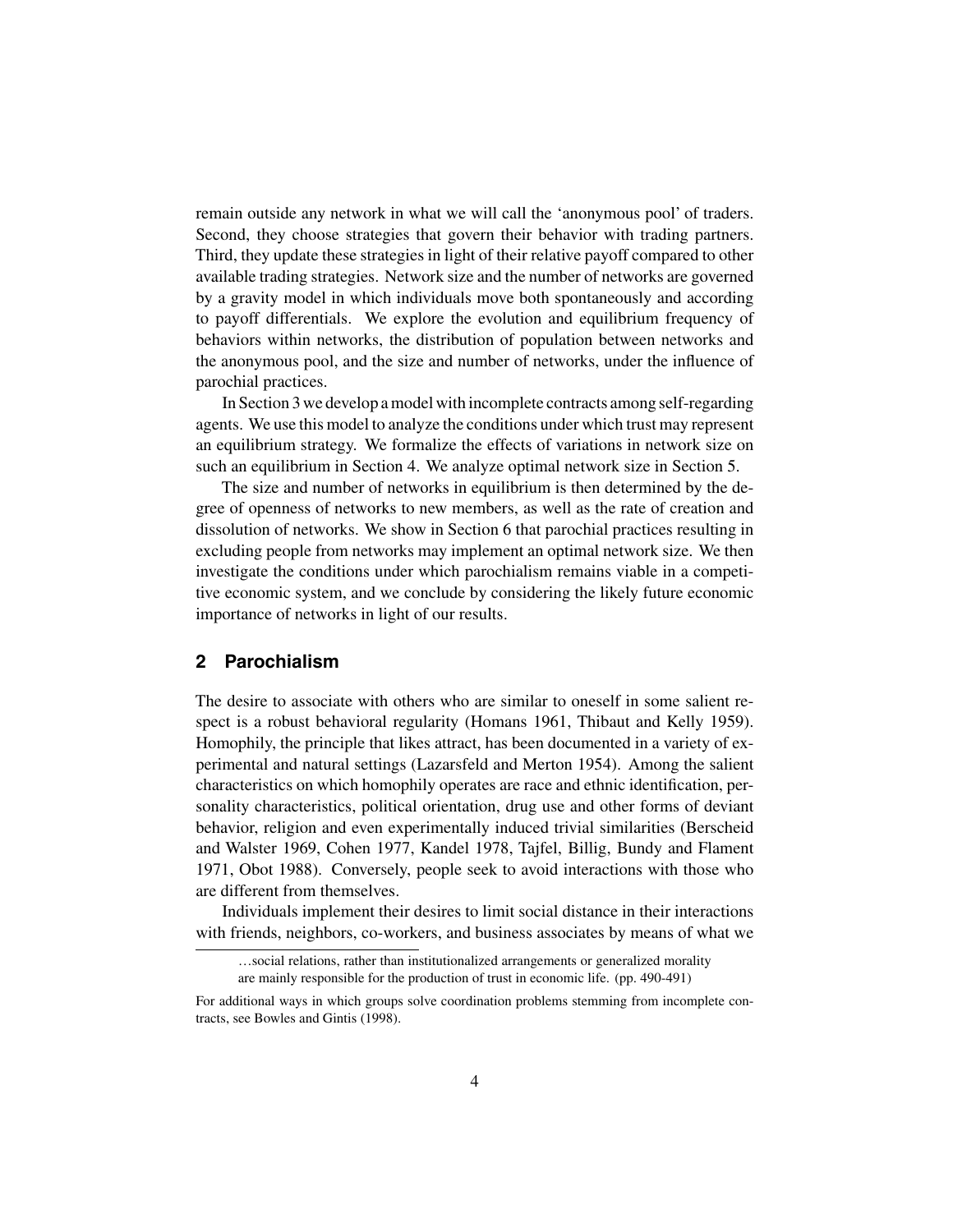term *parochial practices*. These practices may take the form of shunning, refusal to trade or to extend friendship, verbal or physical assaults or other behaviors that preclude ongoing interaction. Members of networks often adopt parochial practices with the result that networks are more homogeneous and/or smaller than they would otherwise be.

The restrictions on matching for purposes of trade or production imposed by these exclusionary practices foster allocational distortions that, *ceteris paribus*, lower the returns to members of parochial networks. McMillan and Woodruff's study of trust among businesses in Vietnam suggests the salience of this tradeoff:

Trading relations in Vietnam's emerging private sector are shaped by two market frictions: the difficulty of locating trading partners and the absence of formal third party enforcement of contracts.…firms able to resolve the difficulties of more specialized production and/or more distant trade grow more rapidly. By contrast, buying from suppliers managed by family members or friends involves fewer contracting problems. (p. 23)

Thus, in some cases, small size or homogeneity may offer advantages offsetting the gains from trade forgone by close-knit groups. Highly exclusive communities such as the Pennsylvania Amish and the Canadian Hutterites have expanded their numbers and thrived economically.<sup>5</sup> Among the Amish, for example, distinctive dress, dialect, and technology construct a "cultural moat" around the group and, acting as "armaments of defense, they draw boundary lines between church and world [to] announce Amish identity to insider and outsider alike." (Kraybill 1989:50,68). Yet the boundaries erected around Amish culture have not prevented economic success and population growth. Further, the record of successful ethnic business affiliations suggests that parochialism may not only foreclose opportunities, but also contribute to the success of groups.

What might these gains be? Suppose, for instance, that individuals with differing ascriptive traits embody complementary productive inputs so that group heterogeneity is favored by the production function, but these positive effects of heterogeneity are partially offset by the increased cost of enforcing incomplete contracts among heterogeneous agents, perhaps due to the lack of a common normative framework, less accurate information transfer, or the reduced sanctioning power of social ostracism. By promoting group homogeneity, parochial exclusion might then enhance

<sup>5</sup>See Wilson and Sober (1994) and Kraybill (1989). Hechter (1990) found that two indicators of group homogeneity—common ethnic background and uniform style of dress—were among the few robust predictors of survival of utopian communes established in the late 18th and early 19th century in the United States. He interprets this finding as in part reflecting variable information costs. See also Longhofer (1996) for a model of the relationship between cultural affinity and monitoring costs.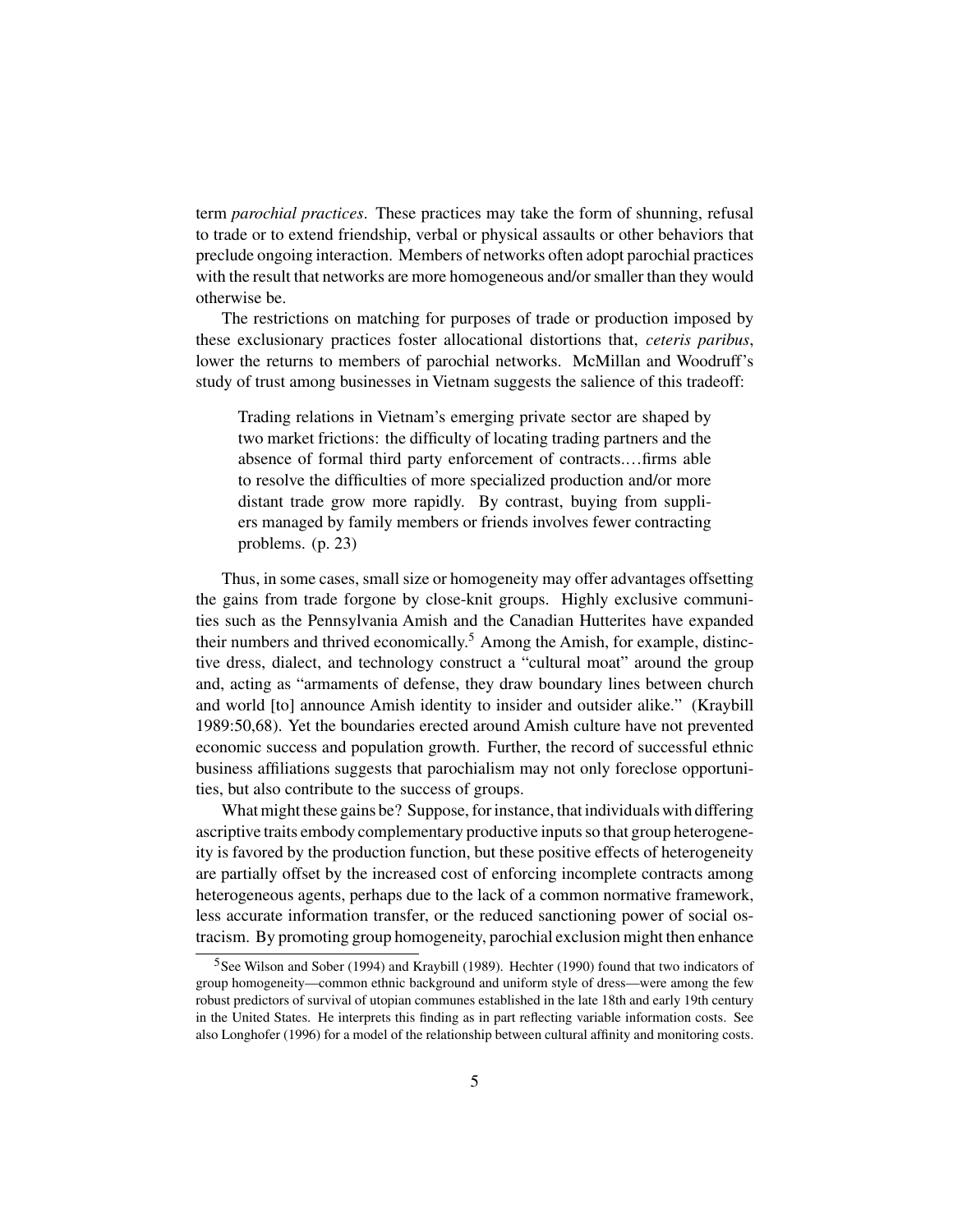the return to group members, despite the losses associated with forgone trade opportunities. Here the key variable would be heterogeneity rather than size, which will play the central role in the model we develop below.

We model parochialism as a filter on given ascriptive traits of those with whom one might interact, a particular form of parochialism excluding those with 'objectionable' traits.<sup>6</sup> Individuals who do not exclude those with 'objectionable' traits are themselves objectionable, even if their traits *per se* are not objectionable.<sup>7</sup> Thus any parochialism filter different from one's own is assumed to be 'objectionable' so networks will made up of individuals with the same type of parochialism; however different they are in other respects (for example, pursuing different strategies in economic interactions, or differing in a trait not covered by the parochialism filter) they will agree on the common traits for which their parochialism selects.

Suppose in pairwise strategic interactions, agents can condition their actions on whether the other player is an 'insider' or an 'outsider.' Each individual has a certain set of traits (ethnicity, language, physical attributes, cultural or demographic characteristics, and the like), which we take to be fixed. We label these 'traits'  $j = 1, \ldots, n$ , each individual being characterized by a trait profile  $a = a_1 \ldots a_n$ , where each  $a_i = 1$  or  $a_i = 0$  according as the individual does or does not possess trait j. Let A be the set of all possible trait profiles. An individual with traits  $a \in A$ may have a 'parochialism filter,' defined as a vector  $b \in A$  such that  $b \le a$ ; i.e., the individual has all the traits indicated by  $b$ . We say the individual with parochialism filter b is b-*parochial* if the individual treats another agent as an outsider if the other agent either (i) lacks one or more traits in the filter  $b$ , or (ii) trades with other agents who lack one or more of these traits. Otherwise the individual considers the other agent to be an insider. In effect, b-parochial agents choose a subset of the traits they possesses (the unit-entries in b that are also unit-entries in  $a$ ), and consider as insiders exactly those agents who have these traits and are 'like-minded' in the sense that they have the same criteria for distinguishing between insiders and outsiders. We assume throughout that the property of being *b*-parochial is common knowledge.

This formalization reflects our view that the immense variety of noticeable individual differences and similarities is the raw material on which parochialism works. A particular *b*-parochialism makes some subset of these differences behaviorally salient while ignoring others. For instance, suppose the array of traits

 $6$ Iannaccone (1992) analyzes a more active form of parochialism, in which membership in a network subject to participatory crowding is restricted to those who are willing to accept "stigma, self-sacrifice, and bizarre behavioral restrictions."

 $7$ Lazarsfeld and Merton (1954:26ff) term this second order exclusiveness "value homophily" and present evidence for it with respect to racial attitudes: white 'racial liberals' prefer not to associate with white 'racial illiberals' and conversely.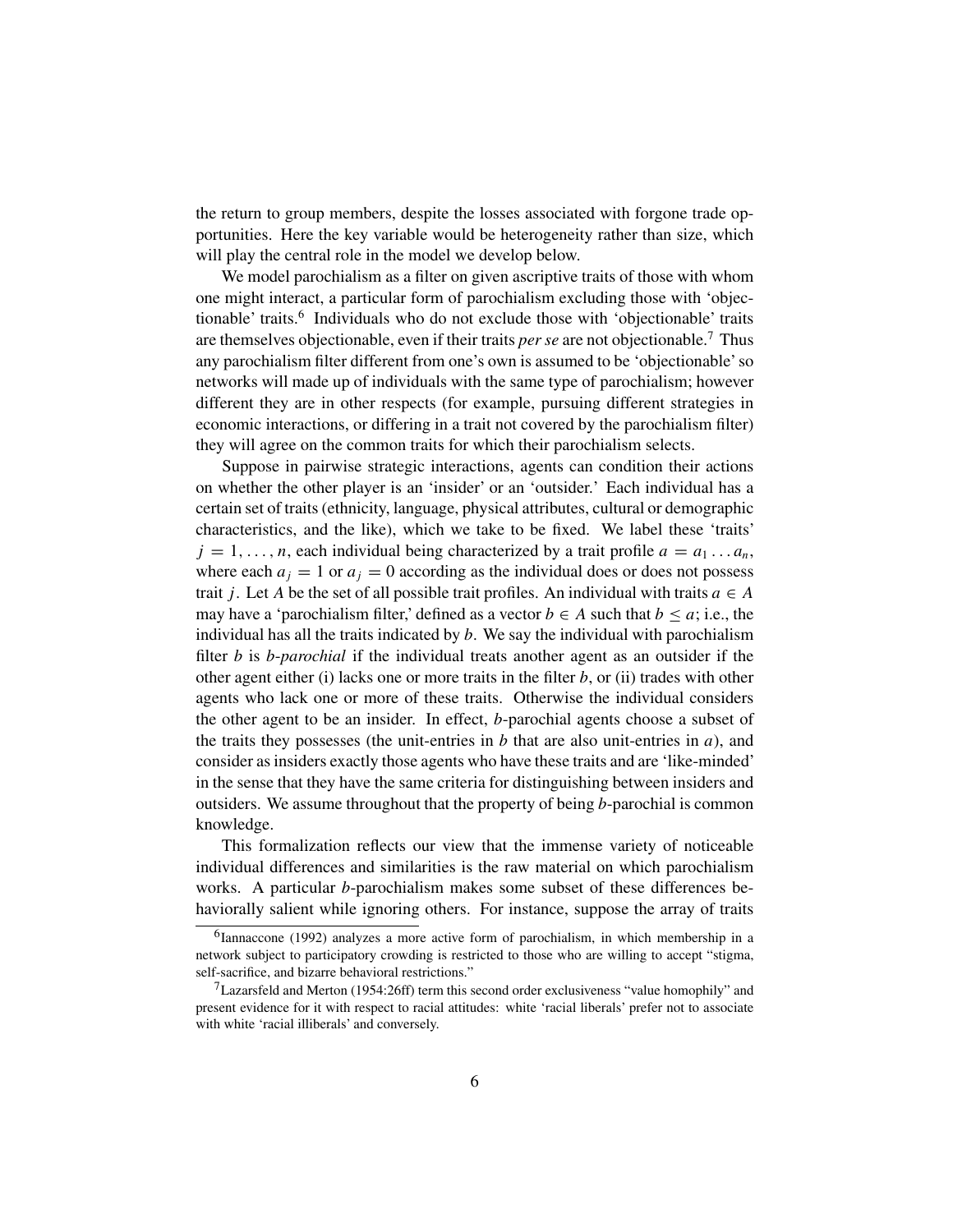are ('female','French speaking'). An agent with characteristics  $a = 11$  is a female Francophone. Such an individual could be *b*-parochial for  $b = 11$  (insiders are likeminded female Francophones),  $b = 01$  (insiders are like-minded Francophones),  $b = 10$  (insiders are like-minded females), or  $b = 00$  (insiders are like-minded—i.e. they treat all others as insiders).

We use this representation to model the effects of parochialism on the central problem a group faces: how to solve coordination problems under conditions of contractual incompleteness. We turn now to this problem.

#### **3 Trust in Networks**

To model the population of traders, consider a game G where many agents are randomly paired to play a one-shot prisoner's dilemma in which each receives  $c$  if they both defect, each receives  $b$  if they both cooperate, and a defector receives  $a$  when playing against a cooperator, who receives  $d$ . The assumptions of the prisoner's dilemma then require  $a > b > c > d$  and  $2b > a+d$  (the latter inequality ensuring that mutual cooperation yields higher average payoffs than defect/cooperate pairs). The coordination failure underpinning the prisoner's dilemma structure of this interaction arises because some aspects of the goods or services being exchanged are not subject to costlessly enforceable contracts. The Defect strategy, for example could represent supplying shoddy goods where product quality is not subject to contract.

We assume each agent precommits to following one of three available 'norms.' The first, which we call *Defect*, is to defect unconditionally against all partners. The second, which we call *Trust*, is to cooperate unconditionally with all partners. The third, which we call *Inspect*, is to monitor an imperfect signal based on information provided by other members of the network indicating whether or not one's current partner defects against cooperators. We assume the signal correctly identifies a Defector with probability  $p > 1/2$  and correctly identifies a non-Defector with the same probability  $p$ . The Inspector then refuses to trade with a partner who is signalled as a Defector, and otherwise plays the cooperate strategy. We assume that an agent who does not trade within the network has access to the anonymous market, with a payoff that we set arbitrarily to 0. Thus when either partner to a within-network exchange refuses to trade, each receives payoff 0, which is assumed better than the mutual defect payoff c; i.e., we assume throughout that  $c < 0.8$  We assume that the signal is costlessly observed. Assuming a (not excessively large)

<sup>&</sup>lt;sup>8</sup>It is easy to show that other actions available to an Inspector who receives a signal indicating a defecting partner involve either mimicking the behavior of Trusters or Defectors, or else are strictly dominated by playing as indicated above. We thus lose nothing by ignoring such alternatives.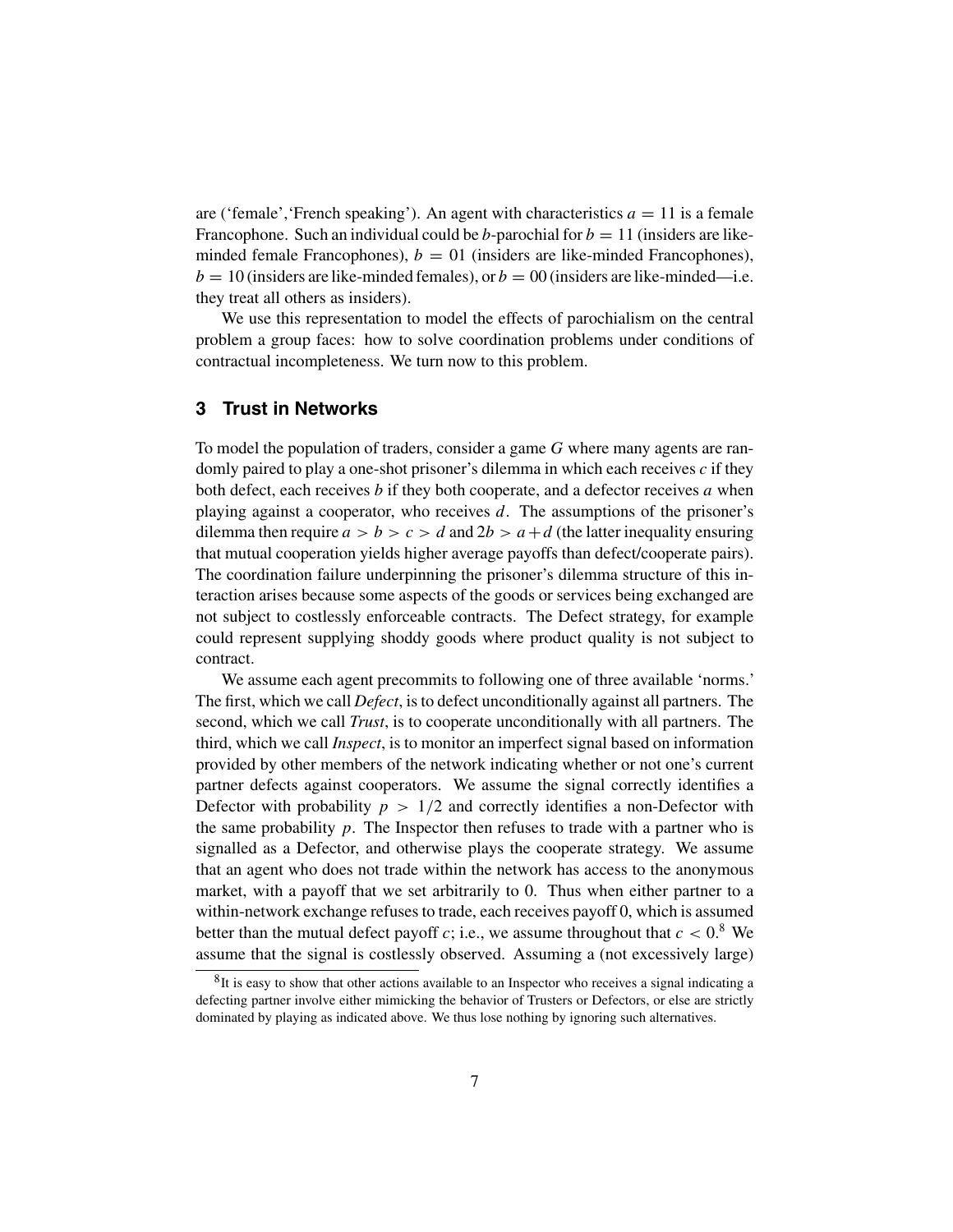positive cost of inspecting changes our results in an intuitively expected way, so we abstract from such costs in the interests of simplicity. The payoff matrix for a pair of agents has the normal form shown in Figure 1. We write  $G(p)$  for the game with signal accuracy *p*.

|              | Inspect          | <b>Trust</b> | Defect           |
|--------------|------------------|--------------|------------------|
| Inspect      | $bp^2, bp^2$     | bp, bp       | $d(1-p), a(1-p)$ |
| <b>Trust</b> | bp, bp           | b, b         | d, a             |
| Defect       | $a(1-p), d(1-p)$ | a, d         | c, c             |

**Figure 1:** The Inspect-Trust-Defect Game

Let  $\alpha_t$ ,  $\beta_t$ , and  $\delta_t$  be the fraction of the population playing Inspect and Trust at time t, respectively. We assume these are continuous variables. Let  $\pi_I^t$ ,  $\pi_I^t$ , and  $\pi_D^t$  be the payoffs to the strategies Inspect, Trust, and Defect at time t, respectively, against the mixed strategy given by  $(\alpha_t, \beta_t, \delta_t)$ . We find that

$$
\pi_I^t = bp(p\alpha_t + \beta_t) + d(1 - p)\delta_t \tag{1}
$$

$$
\pi^t = b(p\alpha_t + \beta_t) + d\delta_t \tag{2}
$$

$$
\pi_D^t = a(\alpha_t(1-p) + \beta_t) + c\delta_t \tag{3}
$$

$$
\overline{\pi}^t = \alpha_t \pi_I^t + \beta_t \pi_T^t + \delta_t \pi_D^t. \tag{4}
$$

where  $\overline{\pi}^t$  is the average payoff in the game. Equating the payoffs to the three pure strategies, we find that the Nash equilibrium frequencies ( $\alpha^*, \beta^*, \delta^*$ ) satisfy

$$
\alpha^* = (-adp + b(d(2p - 1) + c(1 - p)))/D \tag{5}
$$

$$
\beta^* = p(ad(1-p) - b(d(2p - 1) + c(1 - p)))/D \tag{6}
$$

$$
\delta^* = ab(1 - p)(2p - 1)/D,\tag{7}
$$

where

$$
D = a(b(1 - p)(2p - 1) - dp2) + b(1 - p)(d(2p - 1) + c(1 - p)).
$$

We have

Theorem 1. A Trust Equilibrium. *There is a*  $p_* < 1$  *such that for*  $p_* < p < 1$ *,* G(p) *has a unique Nash equilibrium* (α<sup>∗</sup>, β<sup>∗</sup>, δ<sup>∗</sup>)*. In this equilibrium all three types of players occur as strictly positive fractions of the population. The payoff*  $\pi^*(p)$ *in this equilibrium is positive and an increasing function of* p*, and the fraction of Defectors*  $\delta^*(p)$  *is a decreasing function of*  $p$ *.*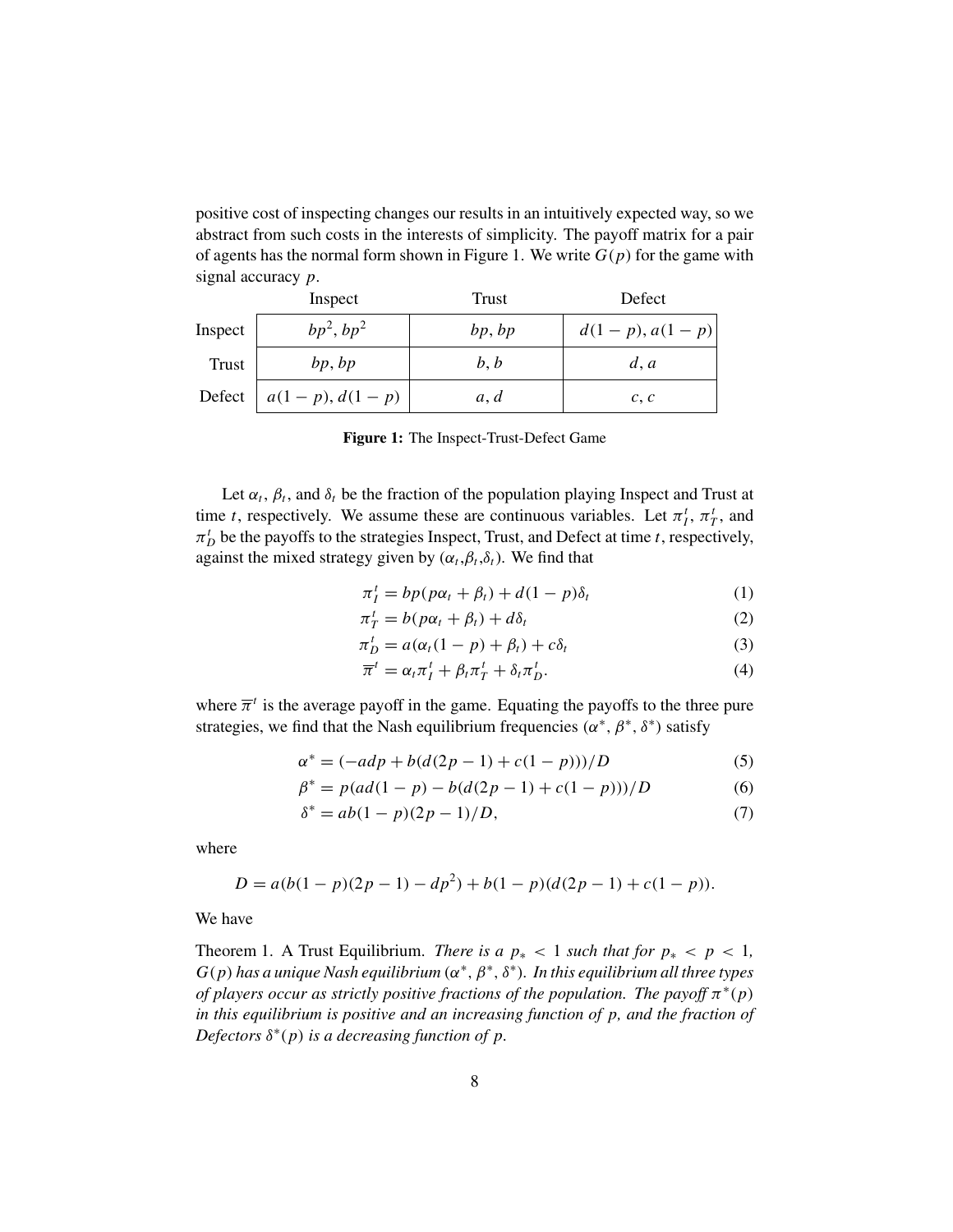To prove the theorem, choose  $p < 1$  such that

$$
d(1-p) > c \quad \text{and} \quad bp^2 > a(1-p). \tag{8}
$$

Since  $d < c < 0$  and  $a > b > 0$ , clearly such a p exists. Moreover, if (8) holds for some p, it holds for all p' such that  $p < p' < 1$ . So let  $p_*$  be the greatest lower bound of the set of  $p$  for which (8) holds, and let  $p$  be any probability satisfying  $p_* < p < 1$ . A routine check then indicates that there are no Nash equilibria involving fewer than all three strategies. Hence by Nash's existence theorem, there is an equilibrium of  $G(p)$  involving all three strategies. This proves that  $p_*$  has the asserted property. Equations (5)-(6) This imply

$$
\pi^* = -abd(2p - 1)^2/D,\tag{9}
$$

so  $\pi^*/\delta^* = -d(2p-1)/(1-p) > 0$ , showing that payoffs are positive. A tedious calculation verifies that

$$
\frac{d\pi^*}{dp} = \delta^{*2}(-d)\frac{b(d(2p-1) + 2c(1-p)) + a(b(2p-1) - 2dp)}{ab(1-p)^2(2p-1)}.
$$

The denominator in the fraction is positive and the numerator can be written as

$$
2(b(a-c)-d(a-b))\left(p-\frac{1}{2}\right)+bc-da,
$$

which is clearly positive. To prove the final assertion, we calculate

$$
\frac{d\delta^*}{dp} = \frac{\delta^{*2}ab(2p-1)^2(1-p)^2}{bc(1-p)^2 + adp(3p-2)}.
$$

The denominator in this expression is less than  $bc(2p - 1)^2 < 0$ , from which the assertion follows.

The intuition behind Theorem 1 is simple. Consider the simplex

$$
T = \{(\alpha, \beta) | \alpha, \beta, \alpha + \beta \in [0, 1]\}.
$$

By Nash's Existence Theorem there is an equilibrium within  $T$ . However Trust is strictly dominated by Defect, and Inspect is strictly dominated by Trust (since Inspectors refuse some profitable trades, while Trusters do not). When the two inequalities (8) hold, Defect is also strictly dominated by Inspect. Therefore all Nash equilibria must be confined to the interior of  $T$ . But it is easy to check that there is only one possible candidate, which thus exists and is unique. A phase diagram for the model is presented in Figure 2.<sup>9</sup>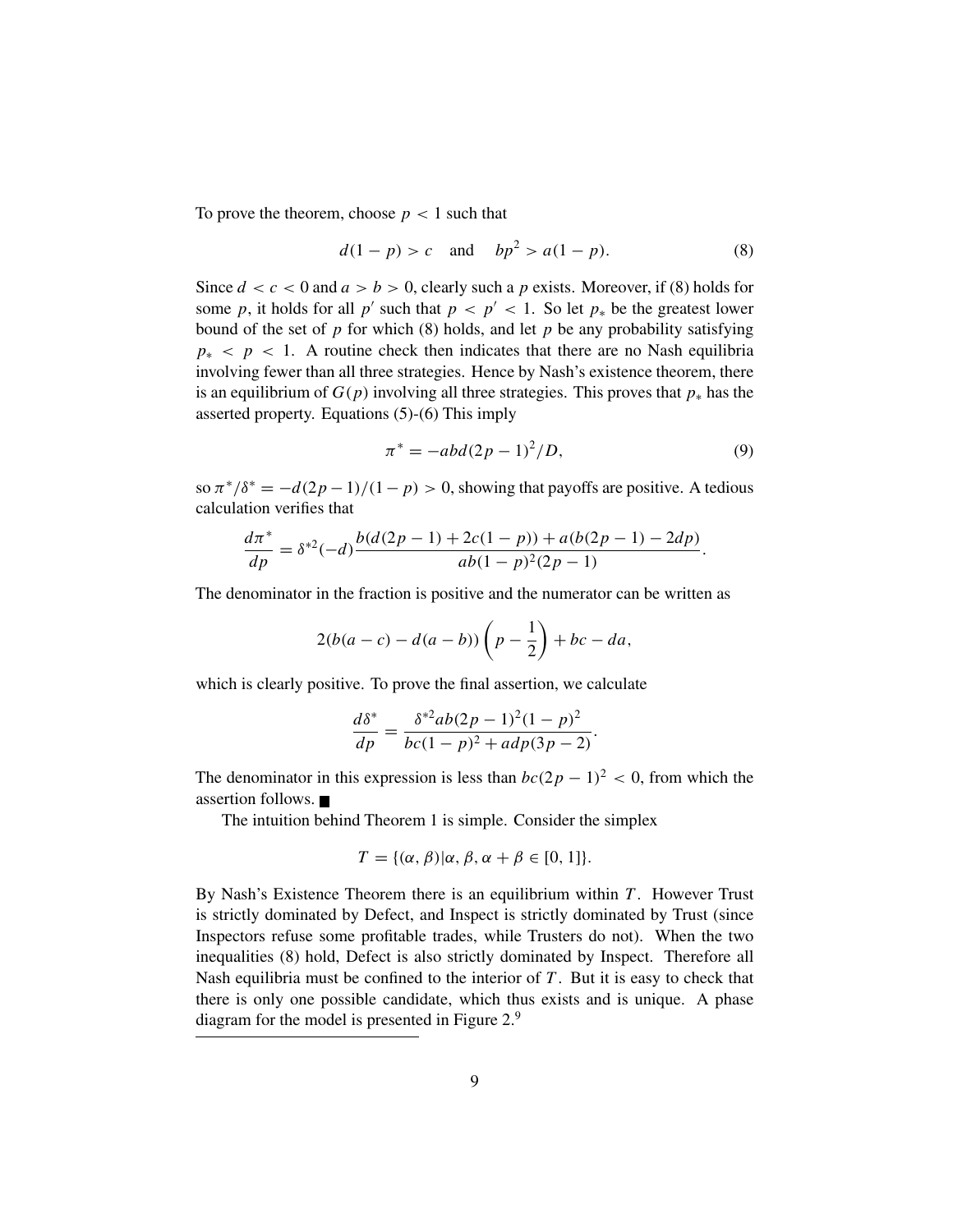

**Figure 2:** A Simplex Phase Diagram for  $G(p)$  when  $p_* < p < 1$ . The frequency of Inspect, Trust, and Defect are  $\alpha$ ,  $\beta$  and  $\delta$  respectively. The trust equilibrium is at T. Note that there are no equilibria along the two-dimensional boundary of the simplex, since each pure strategy can be invaded by another.

The replicator equations are then given by

$$
\frac{d\alpha_t}{dt} = \alpha_t (\pi_I^t - \overline{\pi}^t)
$$
\n(10)

$$
\frac{d\beta_t}{dt} = \beta_t (\pi_T^t - \overline{\pi}^t),\tag{11}
$$

reflecting our assumption that norms are implicated in the response to relative payoffs.

We then have

Theorem 2. Stability of the Trust Equilibrium *For* p>p∗*, the unique equilibrium*  $P = (\alpha^*, \beta^*, \delta^*)$  *of*  $G(p)$  *is either stable or paths starting sufficiently near* P *converge to a periodic orbit of the replicator dynamic. In the latter case, the time*

<sup>&</sup>lt;sup>9</sup>We must also check on the dynamic properties of the interior Nash equilibrium. There is no guarantee that this equilibrium is evolutionarily stable. Indeed, the reader can check that for  $a = 2$ ,  $b = 1$ ,  $c = -1$  and  $d = -2$  the equilibrium is not evolutionarily stable for  $p > 0.78$ , while if we change  $a$  to  $a = 3$ , it is evolutionarily stable. However, evolutionary stability is a sufficient, though by no means necessary, condition for dynamic stability (Gintis 2000):Ch. 10. Therefore we must inspect a plausible dynamic, which we take to be the replicator dynamic (Friedman 1991, Gintis 2000).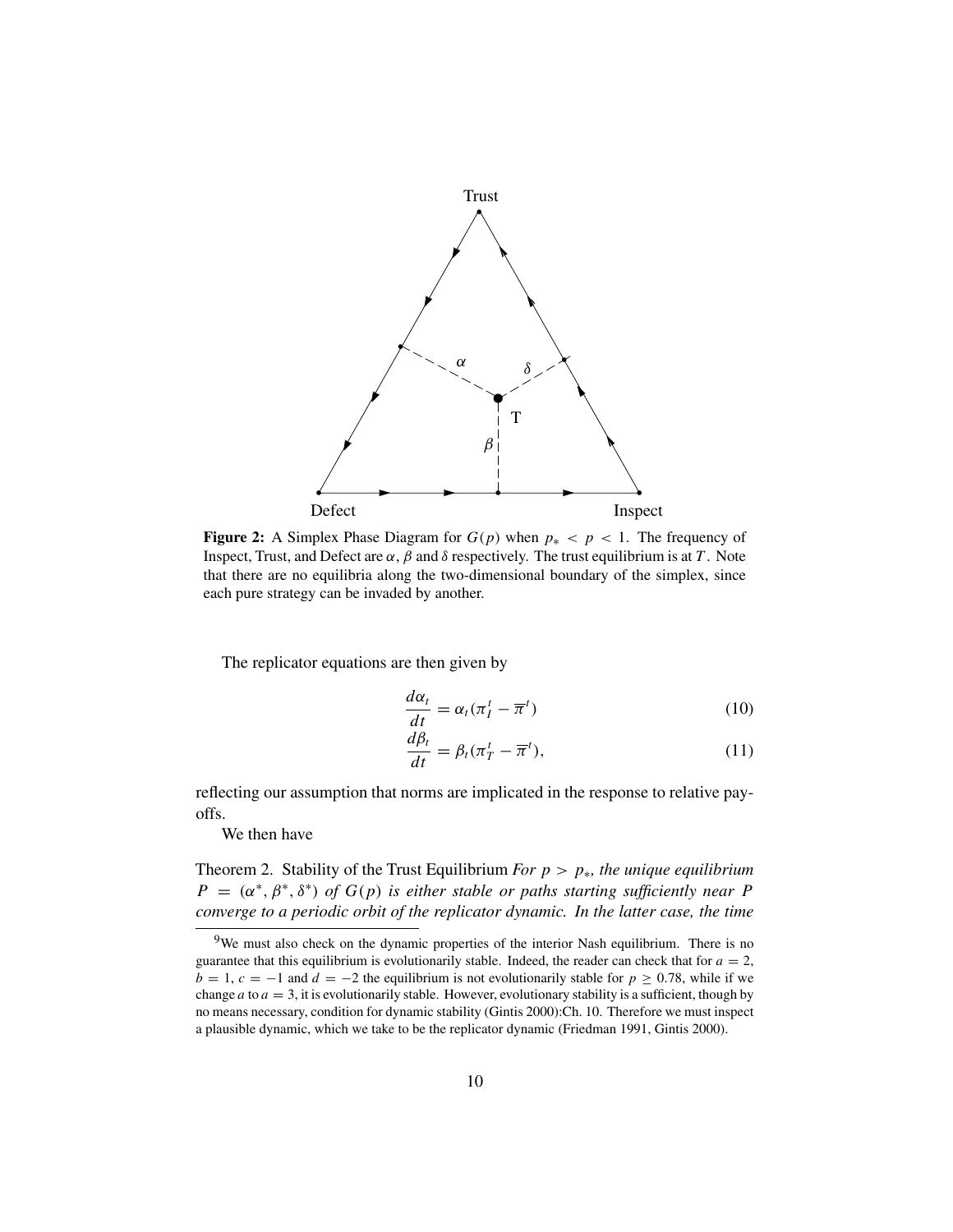*averages of the payoffs along the periodic orbit for the three strategy types are all equal to*  $\pi^*(p)$ *. Thus in either the stable or limit cycle case, the long-run expected payoff to an agent is*  $\pi^*(p)$ *, which is an increasing function of the signal quality* p.

The first assertion follows directly from the Poincaré-Bendixson Theorem (Perko 1991):227, and the second from an ergodic theorem—Theorem 7.6.4 (p. 79) in Hofbauer and Sigmund (1998). By virtue of this theorem, we will therefore refer to either the stable or limit cycle case as a *stable equilibrium* of G(p).

It is easy to check that when  $p < p_{*}$ , there are only All Defect, or Defect/Inspect equilibria, both of which yield negative expected payoff. The first is stable and the second unstable in the replicator dynamic. We assume the network disbands in such cases, so we take  $\pi^*(p) = 0$  for  $p < p_*$ .

#### **4 The Benefits and Costs of Networks**

Theorem 2 illustrates an important attribute of the network as a structure of economic governance: the personal information available in networks may facilitate the informal enforcement of contracts. Yet the small-group interactions that permit agents to address problems of contractual incompleteness may limit access to gains from trade that are possible when exchanges are not confined within network boundaries. Members of parochial groups may fail to find trading partners with whom mutually beneficial exchange can occur. We model this tradeoff between the enforcement benefits and foregone gains from trade in this section, extending the results of Theorems 1 and 2 by exploring the effect of the size  $x$  on the equilibrium payoff structure.

To do this we consider one (of many) networks in a large population, some members of which belong to no network and trade in the anonymous pool. Agents trading in the anonymous pool have no means of informal enforcement and hence receive the market payoff, which we have arbitrarily set to 0. For agents trading within a network, however, the quality of the signal  $p(x)$  is decreasing in network size x, and the probability  $q(x)$  of meeting a partner for mutually beneficial trade is increasing in network size. Signal quality  $p(x)$  is decreasing in x because larger networks possess less information concerning each individual, while  $q(x)$ is increasing because a larger number of participants increases the probability of meeting a potentially mutually beneficial trading partner.

We define a *network information structure*  $I(x, \kappa, p_0)$  with the following properties. Each member of a network of x individuals knows the type of  $\kappa$  other members. An Inspector who seeks the type of a specific member j of the network receives informant messages randomly from members of the network, until a message arrives from an informant who claims to know  $j$ 's type. An informant who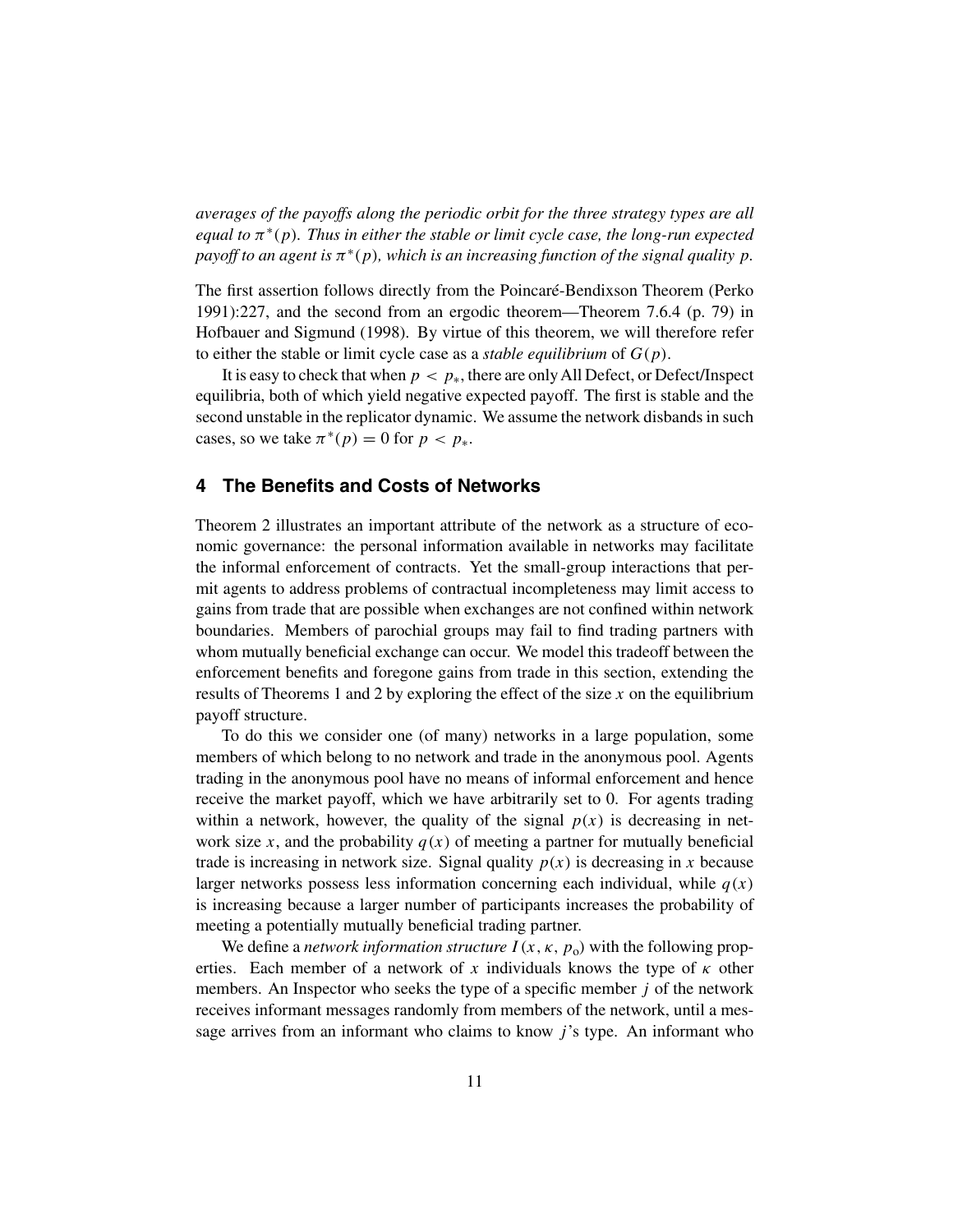knows  $j$ 's type reports this fact and correctly identifies  $j$ 's type with probability one. An informant who does not know  $j$ 's type reports this fact correctly with probability  $p_0$ , and when incorrectly claiming to know j's type (with probability  $p_0$ ), declares *j* to be a defector with probability one half.

Theorem 3. Network Size and Signal Quality. *Consider a network with* x *members and network information structure*  $I(x, \kappa, p_0)$ ,  $p_0 < 1$ , and let  $p(x)$  be the quality *of the resulting signal concerning a network member. Then* p(x) *is a decreasing and convex function of x, asymptotic to*  $p = 1/2$  *as*  $x \to \infty$ *.* 

To prove the theorem, we note that  $p(x)$  satisfies the recursion equation

$$
p(x) = \frac{\kappa}{\kappa + x} + \frac{x}{\kappa + x} \left( \frac{1 - p_0}{2} + p_0 p(x) \right).
$$

This has solution

$$
p(x) = \frac{2\kappa + (1 - p_0)x}{2\kappa + 2(1 - p_0)x},
$$
\n(12)

which is easily seen to be decreasing and convex in  $x$ .<sup>10</sup>

To specify the shape of  $q(x)$ , suppose agents produce goods for trade in the morning, and take them to market for trade in the afternoon. Goods are perishable, and cannot be stored. Suppose there are x agents in the network, and there are goods 1,...,k, corresponding to which there are 'marketplaces' that have exogenously given relative sizes  $f_1, \ldots, f_k$  ( $\sum_i f_i = 1$ ). Marketplace *i* thus has absolute size  $x_i = f_i x$  for  $i = 1, ..., k$ . The members who are to compose this  $x_i$  are assigned randomly at the start of the trading period. Each agent decides with equal probability to be a buyer or a seller that period. Buyers and sellers in the same marketplace are randomly paired, and if the number of buyers and sellers differ, a random selection of agents will make no trade at all, and as a result trades on the anonymous market, receiving a payoff of zero.

At the marketplace for good *i*, the number  $\xi_i$  of buyers and the number  $\chi_i$  of sellers are independently distributed binomial random variables with mean  $x_i/2$  and variance  $x_i/8$ . The expected number of agents not finding a trade is thus  $E[|x_i - x_i|]$ , where the expectation is with respect to the product distribution. We have

Theorem 4. Gains to Network Size. *Let* q(x) *be the probability of making a trade when network size is* x*. Then* q(x) *is increasing, concave, and approaches unity for large* x*.*

<sup>&</sup>lt;sup>10</sup>It might be more reasonable to assume that *i* receives at most one message from any other member of the network. In this case the expression for  $p(x)$  has no obvious closed form, but simulations show that this expression differs from  $(12)$  by less than one part in a thousand for all x and over plausible ranges of  $\kappa$  and  $p_0$ .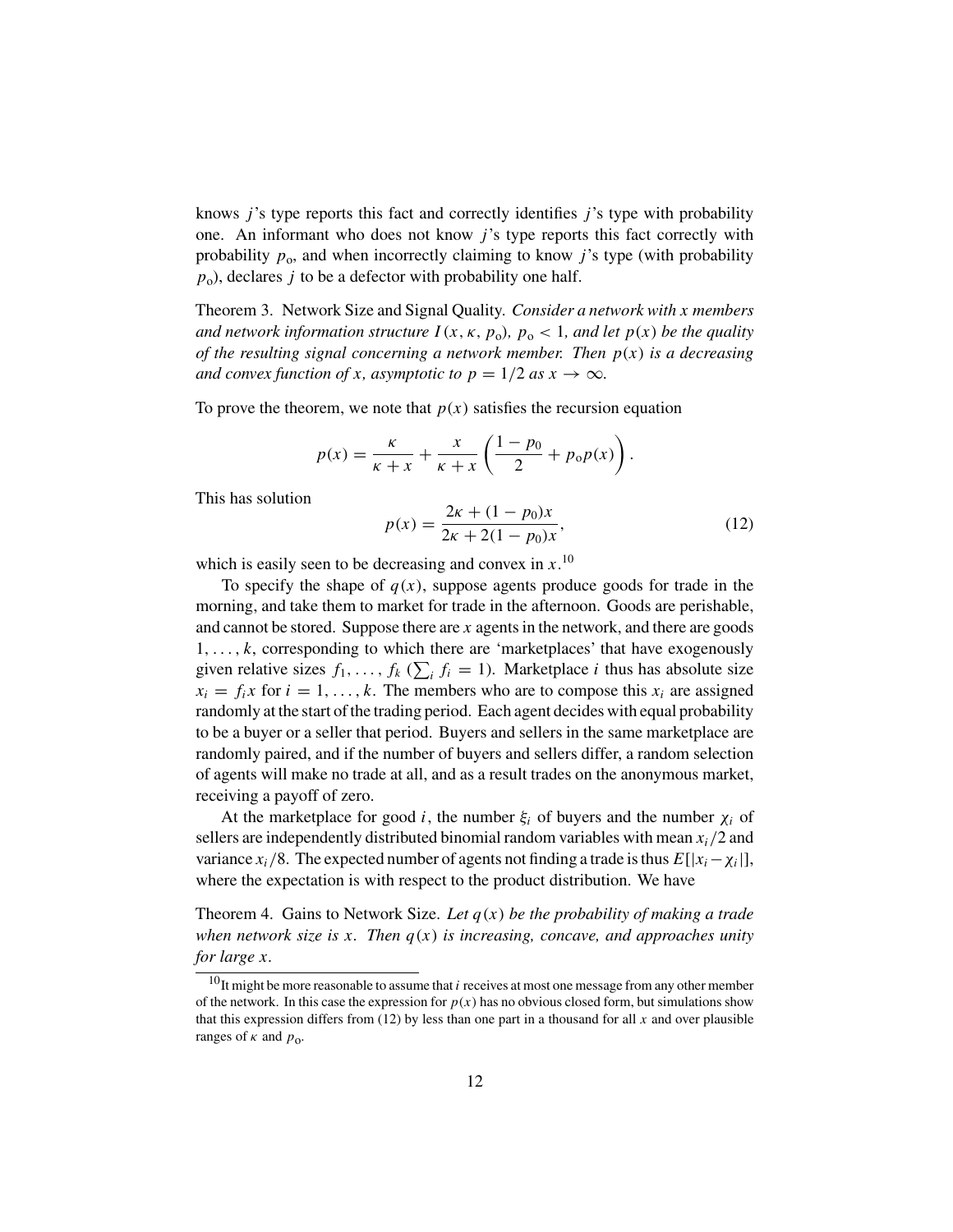The proof is in the Appendix.

Consider the game  $G'(x)$ , where x is the number of agents in the network, that differs from the game  $G$  in two ways. First, the payoff to the prisoner's dilemma stage game is the payoff in G multiplied by  $q(x)$ , which is a nonnegative, strictly concave, strictly increasing, bounded, differentiable function of network size  $x$ . We will assume, as per Theorem 4, that  $q(\infty) = 1$ , and there is a minimum network size,  $x_{\min} > 0$ , with  $p(x_{\min}) > p_{*}$ , below which  $q(x) = 0$ , while  $q(x_{\min}) = q_{\min} > 0$ . To avoid corner solutions in the analysis below, we assume also that  $\pi'(x_{\min})x_{\min} >$  $\pi(x_{\min})$ . Second, we assume the quality of the signal  $p(x)$  is satisfies  $p(x) > 1/2$ and is a nonnegative, convex, strictly decreasing, differentiable function of network size (see Theorem 3). We call the game  $G'(x)$  the *variable size network* game.

The payoff in equilibrium in a network of size  $x$  is now simply

$$
\overline{\pi}(x) = q(x)\pi^*(p(x)),\tag{13}
$$

and the equilibrium frequencies of Inspectors and Trusters can be written as  $\alpha^*(p(x))$ and  $\beta^*(p(x))$ , respectively. There must then exist an 'optimal' network size  $x^*$  >  $x_{\text{min}}$  that maximizes the per-agent payoff, supporting an equilibrium of  $G'(x^*)$ . This is because for  $x = x_{\text{min}}$ ,  $p(x) > p_{*}$ , so we have  $\pi^{*}(p(x)) > 0$ . But for sufficiently great x, we have  $p(x) < p_{*}$ , so  $\pi^{*}(p(x)) = 0$ .

#### **5 The Demographics of Network Size and Market Size**

To this point we have explained the effects of exogenous variations in network size. But as agents may 'migrate' in response to differential payoffs, we must now let variations in network size reflect the resulting migration flows.<sup>11</sup> To avoid unnecessary complications, we assume the same informational assumptions apply equally to old and new network members. In particular, immigrants know the types of others, and their types are known by others, with the same frequency as less recently arrived network members.

Suppose we have a number of networks, of sizes  $x_1, \ldots, x_n$  (*n* may be variable over time), each in a locally stable trust equilibrium,  $12$  so the members of a network have payoffs given by (13). All agents not in a network fall into the anonymous

 $11$  Here 'migration' refers to movement between networks and the pool of anonymous traders, and need not entail geographic relocation.

 $12$ There is a plausible alternative to the assumption that networks are locally stable at their equilibrium size, in which networks that become too large disintegrate into universal defection because the conditions for local stability of the trust equilibrium fail when the quality of the signal  $p(x)$  becomes too low. We shall not deal with this case here. Modeling migration dynamics as we do below, we expect that this case will give rise to cycles of growth and dissolution of networks that may be of theoretical and practical interest.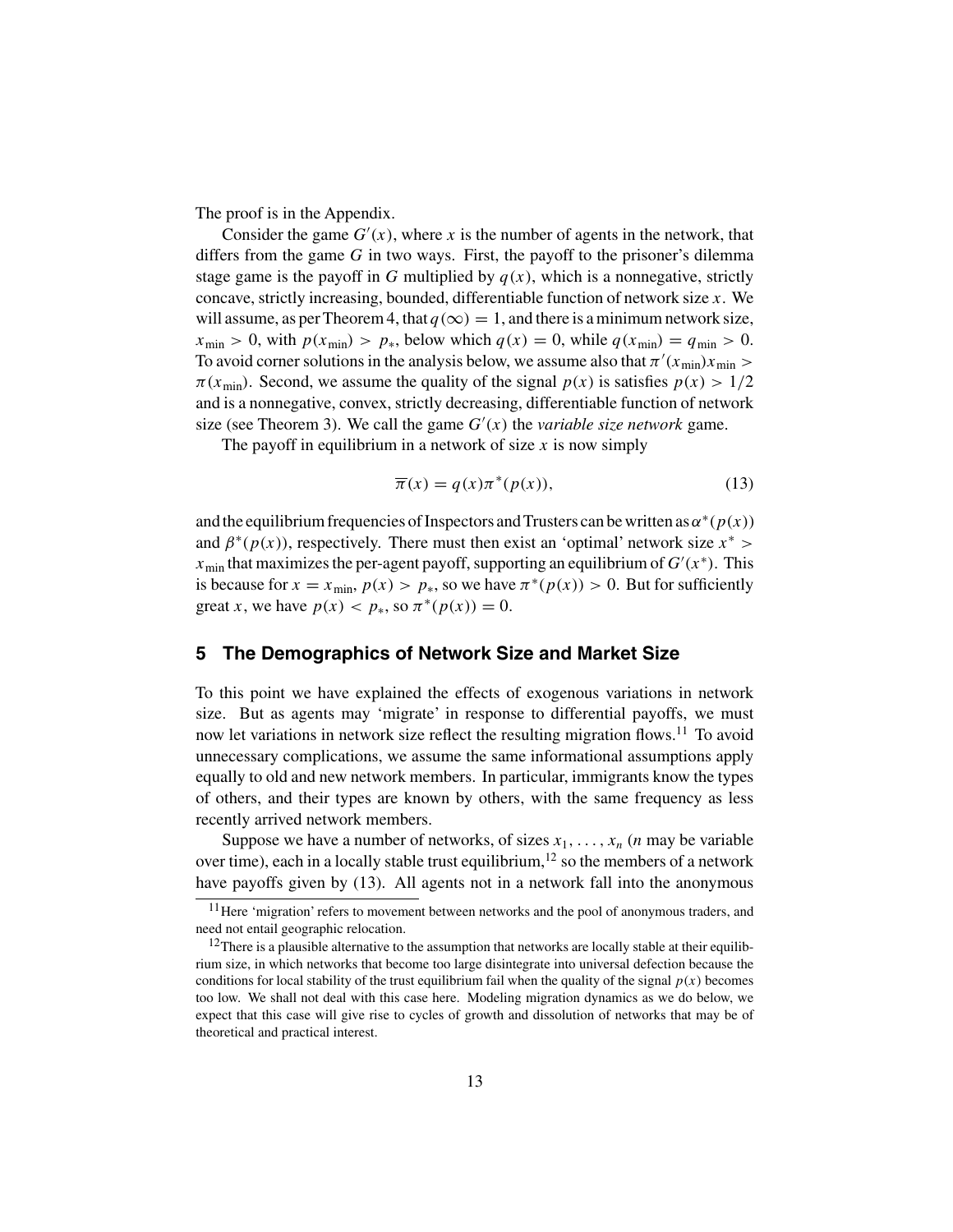pool of size  $z$ . We assume  $z$  is sufficiently large that traders in the pool secure transactions with certainty, so all anonymous traders receive the payoff zero in each period. However agents may migrate from the pool to the various networks according to a demographic dynamic in which the net movement is a function of the pre-migration size of the two populations and the difference between the payoffs to their members. Migration is proportional to the size of the anonymous pool. Thus net immigration into network *i* is given by<sup>13</sup>

$$
m_i(x_i) = \gamma z \overline{\pi}(x_i). \tag{14}
$$

The parameter  $\gamma > 0$ , which we call the *immigration coefficient*, reflects the sensitivity of immigration to the gains of network membership.<sup>14</sup> We also assume that network members have a constant probability  $v > 0$  of migrating spontaneously to the anonymous pool for reasons unconnected with the gains from network membership.<sup>15</sup> For the remainder of this section, we analyze a single network, so we suppress the subscript  $i$  in (14) and related expressions.

The equation governing the expected size of a network is  $dx/dt = m - \nu x$ , or

$$
\frac{dx}{dt} = \gamma z \overline{\pi}(x) - \nu x.
$$
 (15)

Equilibrium expected network size is that for which immigration and emigration are just offsetting, or  $dx/dt = 0$ , giving

$$
\gamma z \overline{\pi}(x) = \nu x,\tag{16}
$$

and the condition for stability of a network size equilibrium is that

$$
\frac{\partial}{\partial x} \left( \frac{dx}{dt} \right) \Big|_{\frac{dx}{dt} = 0} < 0,\tag{17}
$$

which requires that

$$
\nu > \overline{\pi}'(x)\gamma z.
$$
 (18)

The point  $\hat{x}$  in Figure 3 satisfies (16) and (18), and represents such a stable equilibrium. Over the interval  $x \in (x', \hat{x})$  we have  $dx/dt > 0$ , with  $dx/dt < 0$  for

 $13$ Our analysis remains valid, it can be shown, if migration varies with the size of the destination network; that is, if (14) is replaced by the more general equation  $m(x) = \gamma x^{\lambda} z \overline{\pi}(x)$  for  $0 \le \lambda < 1$ .

 $14$ We ignore the possibility that agents may migrate from one network to another. In equilibrium, all networks will have the same payoffs, so no such migration will take place. This is in contrast to flows between the anonymous pool and networks, which remain positive even in equilibrium.

<sup>&</sup>lt;sup>15</sup>Spontaneous departures from a network may be occasioned by conflicts within the group, as is amply documented among the historically longest running type of network, the hunter-gather foraging band (Boehm 1993).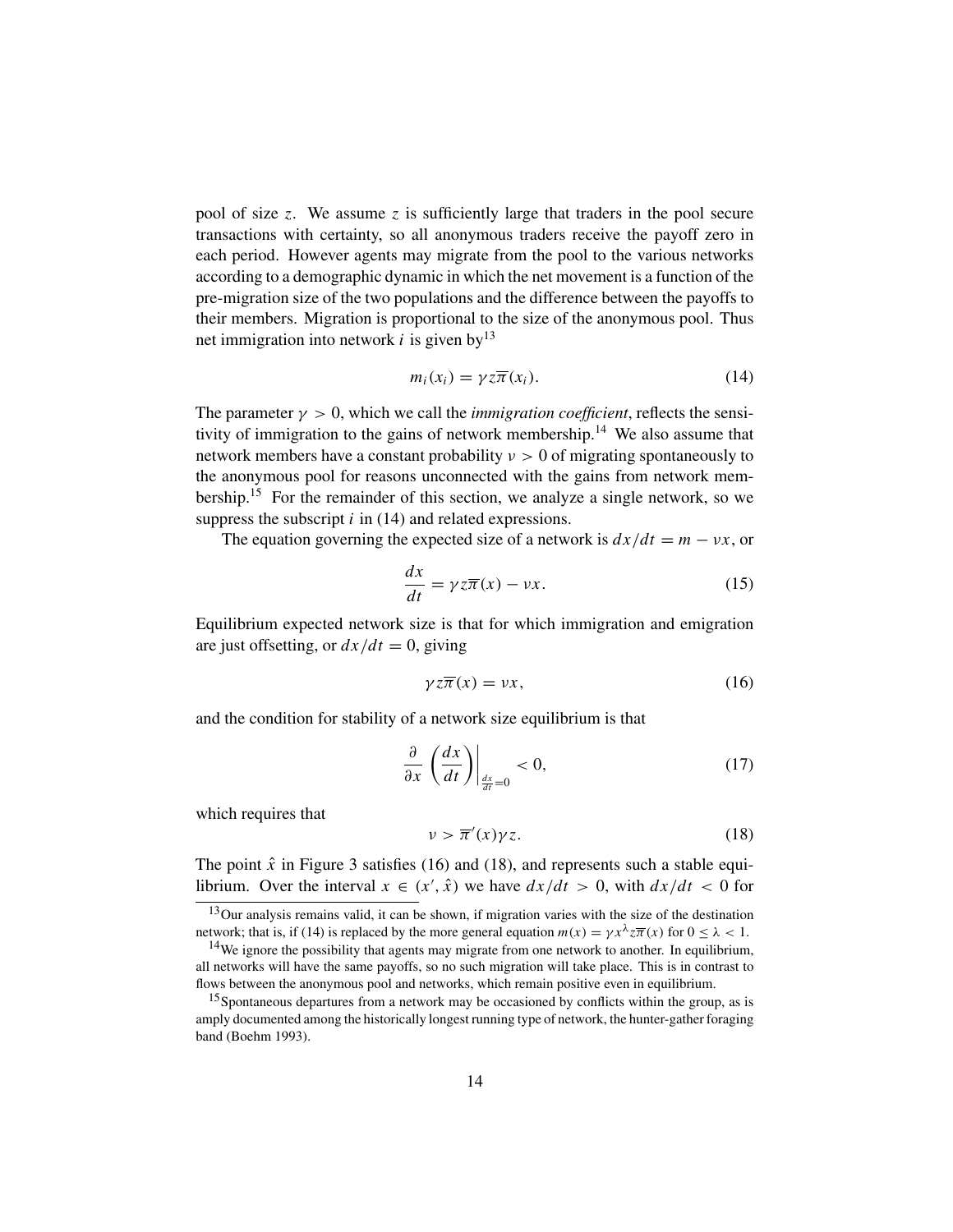$x < x'$  or  $x > \hat{x}$ . Note that networks smaller than x' will lose population until they reach  $x_{\text{min}}$ , and then will disappear (because of our assumption that  $q(x) = 0$  for  $x < x_{\text{min}}$ ). Also  $x_{\text{min}}$  is the point where  $p(x) = p_{*}$ , so the trust equilibrium is unstable for  $x > x_{\text{max}}$ . We have assumed in the figure that the payoff to network membership at  $x_{\text{max}}$  is strictly positive. To see that this is the case, note that the second bership at  $x_{\text{max}}$  is strictly positive. To see that this is the case, note that the second<br>inequality in (8), together with  $a > b > 0$ , imply  $p_* > (\sqrt{5}-1)/2 \approx 0.618 > 1/2$ , so (9) implies  $\overline{\pi}(x_{\text{max}}) > 0$ . We have



**Figure 3: Optimal and Equilibrium Network Size.** A is the right-hand side of (16), and B is the left-hand side. Equilibrium network size is  $\hat{x}$ , which is stable because A is steeper than B at  $\hat{x}$ . Also x' is endpoint of the basin of attraction of  $\hat{x}$ , and  $x_{\text{max}}$  is the network size beyond which the trust equilibrium is unstable.

The next theorem says that for any anonymous pool size  $z$ , there is an interval of immigration coefficients within which the trust equilibrium is stable for high quality signals, the immigration coefficient that implements optimal network size lies in this interval, and the interval shifts to the left when the anonymous pool increases in size.

Theorem 5. Equilibrium Network Size. *For any anonymous pool size*  $z \in (0, 1)$ *, there is a minimum immigration coefficient* γ (z)*, a maximum immigration coefficient*  $\overline{\gamma}(z)$ *, and an optimal immigration rate*  $\gamma^*(z)$  *with the following properties:* 

- *a. There is no trust equilibrium with*  $\gamma < \gamma(z)$  *or*  $\gamma > \overline{\gamma}(z)$ *.*
- *b.* For any  $\gamma \in (\gamma(z), \overline{\gamma}(z))$ , and for a sufficiently high quality signal  $p(\cdot)$ , there is *a trust equilibrium that is stable in the replicator dynamic and in the migration dynamic for network size.*
- *c.* For  $\gamma = \gamma^* \in (\gamma(z), \overline{\gamma}(z))$ , equilibrium network size is optimal; i.e., we have  $\gamma^* z \overline{\pi}(x^*) = \nu x^*$ .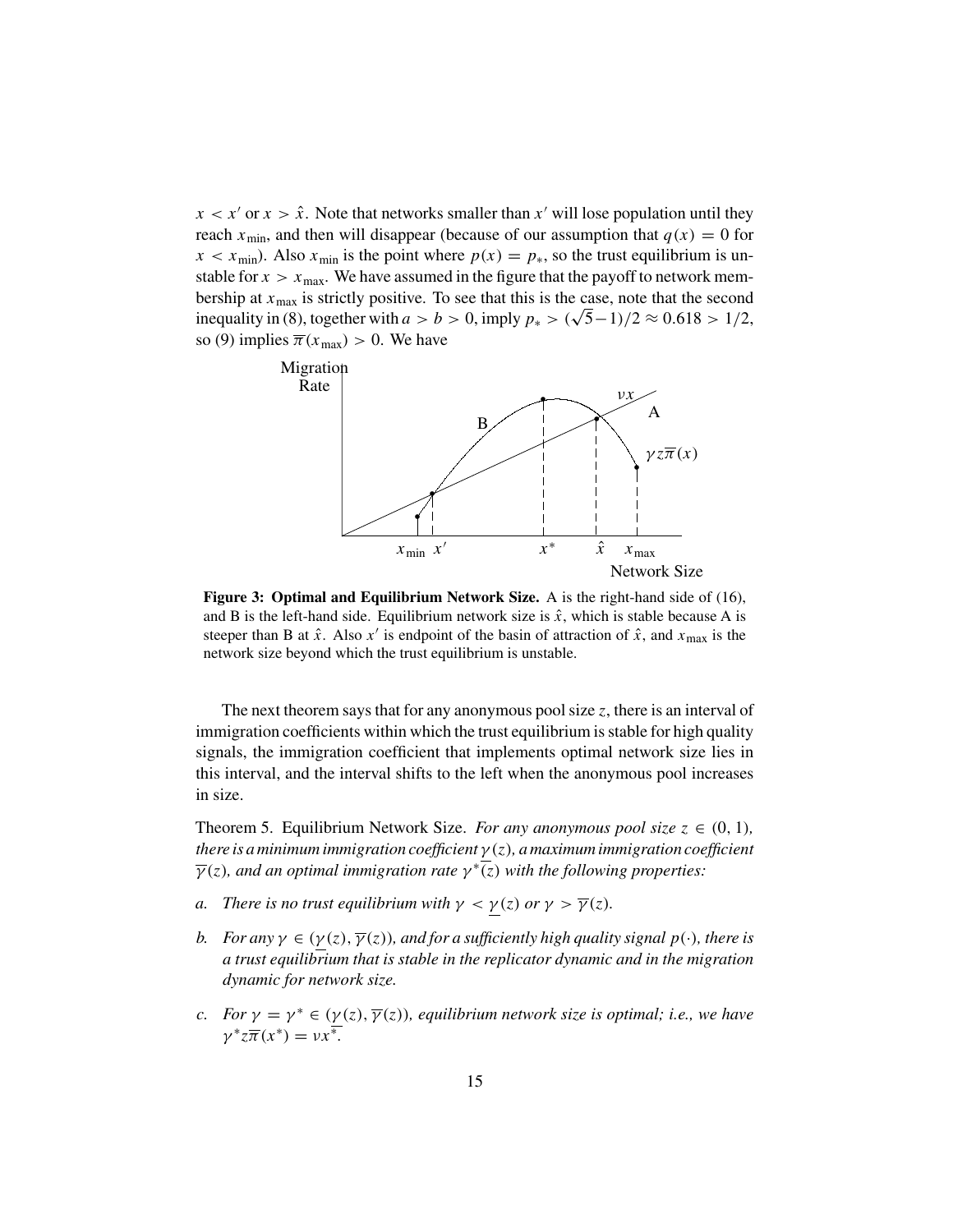#### *d.* There is are constant  $g_{\text{min}}$  and  $g_{\text{max}}$  such that  $z\gamma(z) = g_{\text{min}}$  and  $z\overline{\gamma}(z) = g_{\text{max}}$ *for all*  $z \in (0, 1)$ *.*

To prove the theorem, choose  $x^+$  to maximize  $\overline{\pi}(x)/x$ . Since by assumption we have  $\pi'(x_{\min})x_{\min} > \pi(x_{\min})$ , we know that  $x^+ > x_{\min}$ , and clearly  $x^+ < x^*$ , so the solution is interior. Now choose  $g_{\text{min}} = \nu x^+ / \overline{\pi}(x^+)$ , so the two curves in Figure 3 are tangent at  $x^+$  when  $\gamma z = g_{\text{min}}$ . Also, define  $\gamma(z) = g_{\text{min}}/z$ . By construction there is no network size equilibrium for  $\gamma < \gamma(z)$ . If we define  $g_{\text{max}} = v x_{\text{max}} / \overline{\pi}(x_{\text{max}})$ , then  $g_{\text{max}}$  satisfies the conditions of (a), which proves (a). For  $\gamma \in (\gamma(z), \overline{\gamma}(z))$ , there is at least one solution of (16), and this equilibrium is stable for a sufficiently high quality signal, by Theorem 2. To see that this is stable in network size if the equilibrium size  $\hat{x}$  satisfies  $\hat{x} \geq x^*$ , note that

$$
\frac{\partial}{\partial x} \left( \gamma z \overline{\pi}(x) - \nu x \right)|_{x = \hat{x}}
$$

is strictly negative. This proves (c). The rest of the theorem is straightforward.

Intuitively,  $\gamma(z)$  occurs in Figure 3 by shifting down curve B until it is tangent to curve A, and  $\overline{\gamma}(z)$  occurs by shifting up B until its right endpoint hits A. For  $\gamma$  <  $\gamma(z)$  there is no intersection of A and B and hence emigration exceeds immigration for all network sizes, which precludes the existence of networks. Increasing  $\gamma$  from  $\gamma(z)$ , curve B crosses curve A at x<sup>\*</sup>. At that point and for  $\gamma$  greater that this but less than  $\overline{\gamma}(z)$ , curve A has a greater slope than the curve B, which means that (17) holds, so the equilibrium is stable in the migration dynamic. For  $\gamma > \overline{\gamma}$  net immigration is positive for all  $x > x'$ , so the network will grow to size  $x_{\text{max}}$  and then disband, since  $p(x)$  then falls below  $p_{*}$ .

To model the dynamics and equilibrium conditions for the size of the anonymous pool, we now treat the number  $n$  of networks as a continuous variable. For a typical network, we assume there is a probability  $\tilde{p}(x) > 0$  that an individual in the network will return to the pool because the network disbanded, perhaps because the network fell below size x' through a series of adverse random shocks.<sup>16</sup> We assume  $\tilde{p}(x)$  is u-shaped, with a minimum at  $x^*$ , reflecting the fact that a higher expected payoff makes the equilibrium more robust in the face of a given series of shocks. We assume also that random shocks within the anonymous pool lead to the flow of individuals into newly-formed of networks at the rate  $p_z > 0$ . Then the equation governing the expected size of the pool is

$$
\frac{dz}{dt} = \sum_{k=1}^{n} [(v_k + \tilde{p}(x_k))x_k - \gamma z \overline{\pi}(x_k)] - p_z z,
$$

<sup>&</sup>lt;sup>16</sup>For models of this type, based on the theory of random perturbations of dynamical systems (Freidlin and Wentzell 1984), see Kandori, Mailath and Rob (1993) and Samuelson (1997).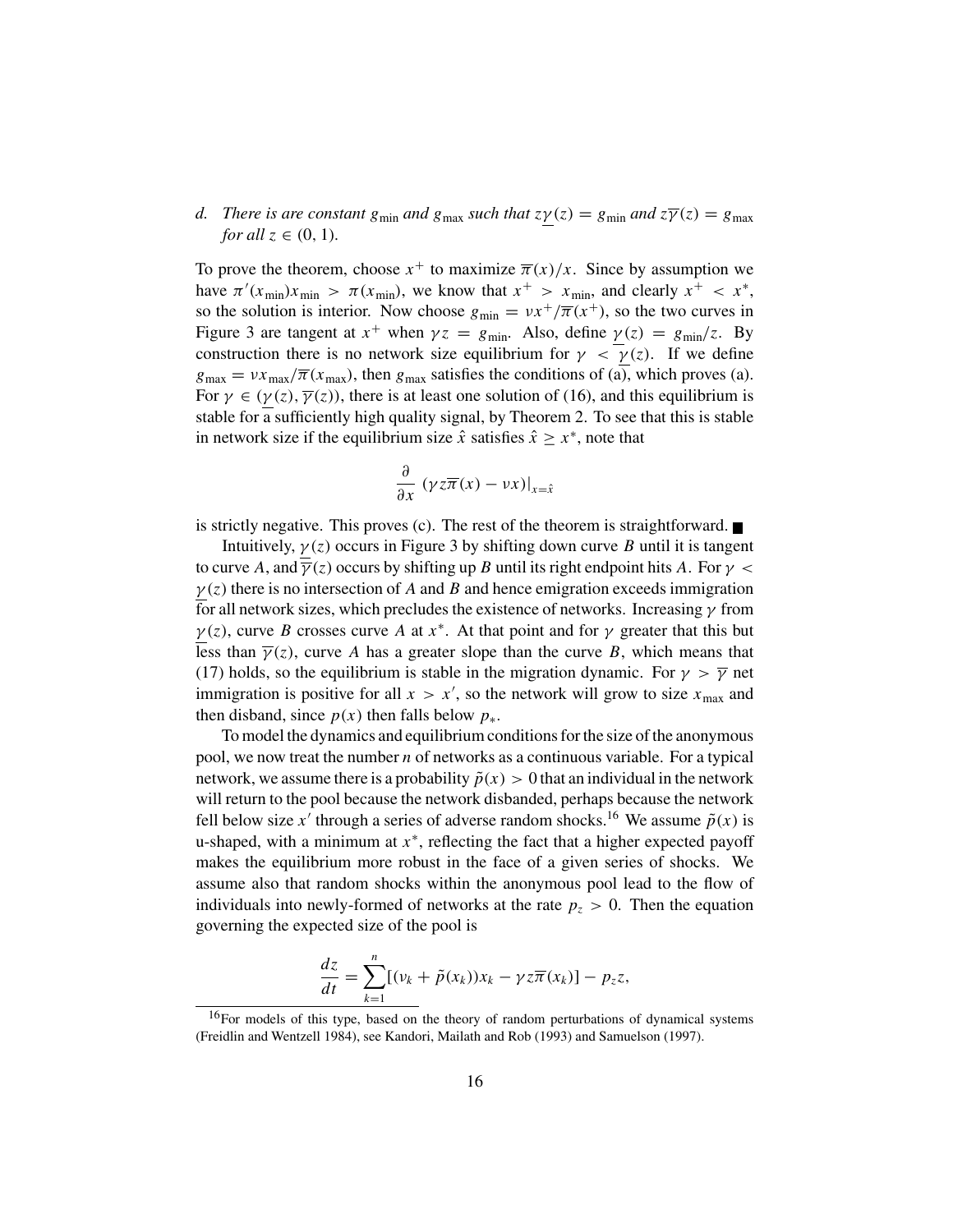where the first term in the summation represents the migration from networks to the anonymous pool (by individual emigration and network dissolution), the second term in the summation represents the immigration to networks, and the final term represents new network formation.<sup>17</sup> In demographic equilibrium all networks are at equilibrium size, so from equation (16), this expression can be simplified to

$$
\frac{dz}{dt} = \sum_{k=1}^{n} \tilde{p}(x_k) x_k - p_z z.
$$
 (19)

The equilibrium size of the anonymous pool, setting  $dz/dt = 0$ , is thus given by

$$
z^* = \frac{1}{p_z} \sum_{k=1}^n \tilde{p}(x_k) x_k.
$$
 (20)

We then have

Theorem 6. Demographic Equilibrium. *There is a demographic equilibrium in which*  $z = z^*$  *as defined in (20). For any*  $\gamma > \gamma(z^*)$ *, there is a network trust equilibrium* x(γ ) *that is stable in the replicator dynamic and the migration dynamic for network size for a sufficiently high quality signal*  $p(x(y))$ *.* 

#### **6 Optimal Parochialism**

Theorems 5 and 6 show that there is a close relationship between the viability of networks and the payoff to network membership, on the one hand, and the rate of immigration  $\gamma$  into the network, on the other. In an economy with low transportation and communication costs, it is plausible to take  $\gamma$  to be so large that  $\gamma > \overline{\gamma}(z^*)$ , so stable networks cannot exist in equilibrium. This reasoning expresses the view that networks are vestigial remnants of traditional society doomed to long-run extinction.

Networks could form, however, if membership could be limited to a certain fraction ρ of potential immigrants. We formalize this by defining the *degree of exclusiveness* of a network as the fraction  $\rho \in (0, 1)$  of potential immigrants who will be excluded. We first assume exclusion is random across character traits, taking up parochial exclusion later. Hence if  $\gamma_0$  is the immigration coefficient assuming no exclusiveness, and if the degree of exclusiveness is  $\rho$ , then the immigration coefficient in (14) is given by

$$
\gamma = \gamma_0 (1 - \rho),\tag{21}
$$

<sup>&</sup>lt;sup>17</sup>We have assumed that networks are sufficiently numerous that the number of networks that appear and disappear in each period can be replaced by their expected values.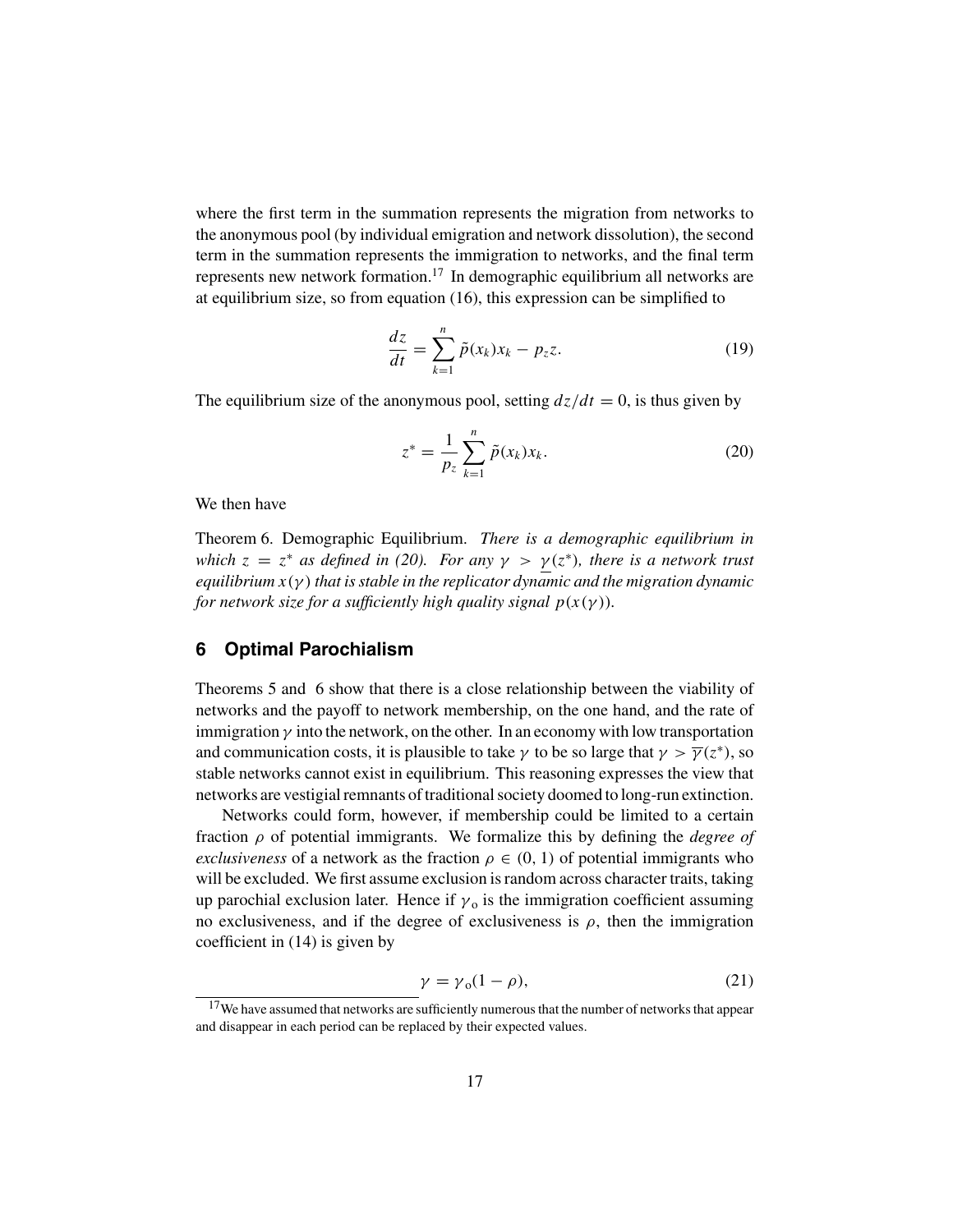and (14) becomes

$$
m(x) = \gamma_0 (1 - \rho) z \overline{\pi}(x). \tag{22}
$$

We then have

Theorem 7. Optimal Exclusiveness. *There is a degree of exclusiveness* ρ<sup>∗</sup> *that maximizes the payoff to network members in a stable trust equilibrium. We call*  $\rho^*$ *the* optimal degree of exclusiveness*.*

To see this, we define  $\rho^*$  by

$$
\rho^* = 1 - \frac{\nu x^*}{\gamma_0 z^* \overline{\pi}(x^*)}.
$$
\n(23)

then the network is in equilibrium at size  $x = x^*$ . Because  $\overline{\pi}'(x) = 0$  at  $x^*$ , (18) shows that the optimally exclusive equilibrium is stable.

Figure 4 depicts network size equilibrium as the equality of the two schedules  $(1 - \rho)\gamma_0 z \overline{\pi}(x)$  and vx, the two terms in (16). An increase in exclusiveness shifts the first curve down proportionately, and the optimally exclusive solution occurs at  $x^*$ , so that net migration is negative to the right of  $x^*$  and positive to the left of  $x^*$ , and the condition for stability (17) is satisfied.



**Figure 4: Exclusiveness and Optimal Network Size.** As the degree of exclusiveness increases from  $\rho$  to  $\rho^*$ , equilibrium network size falls from  $\hat{x}$  to  $x^*$ . When the degree of exclusiveness reaches  $\rho$ <sup>max</sup>, the network is no longer of a sustainable size.

The welfare properties of a demographic equilibrium for the entire population are explored in: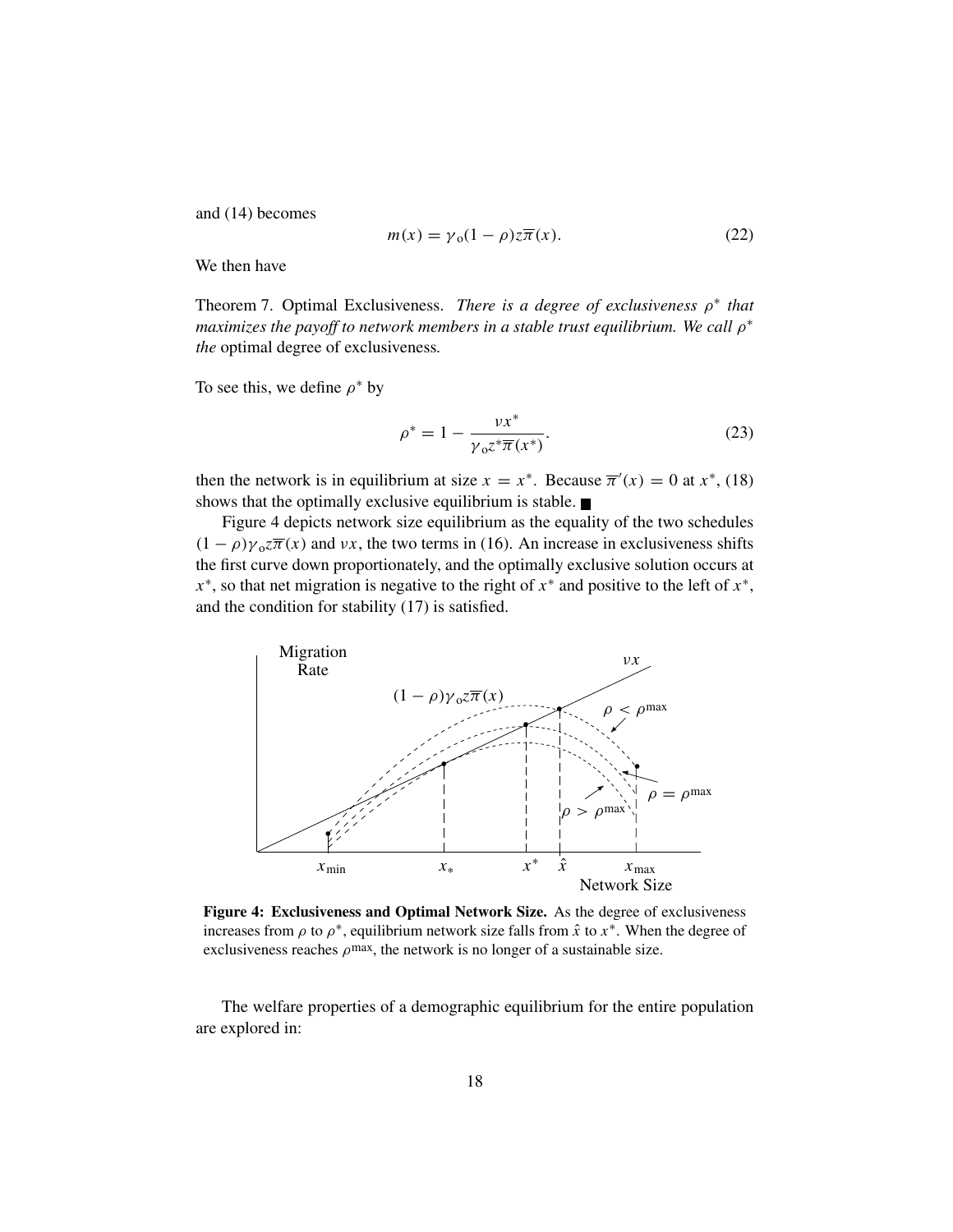Theorem 8. Welfare in Demographic Equilibrium. *Suppose networks are identical and they exhibit the same degree of exclusiveness* ρ *sufficient to sustain a stable trust equilibrium. Then in demographic equilibrium the following hold:*

- *a. The number* z<sup>∗</sup> *of agents in the anonymous pool is strictly positive.*
- *b.* For  $\rho < \rho^*$ , an increase in exclusiveness increases the payoff to network mem*bers, decreases equilibrium network size, and increases the fraction of agents in the population who are in networks.*
- *c.* The condition  $\rho = \rho^*$  is Pareto efficient in the sense that it jointly maximizes *the payoff to network membership and the fraction of the population receiving the trust equilibrium payoff.*

Proof: Part (a) follows directly from (19), given that  $\tilde{p}(x_k) > 0$  for all k. For part (b), note first that by (16), equilibrium network size requires (dropping subscripts, since networks are identical),

$$
(1 - \rho) \gamma_0 z \overline{\pi}(x) = \nu x.
$$

Totally differentiating this equation with respect to  $\rho$  shows that  $dx/d\rho < 0$  for  $x > x^*$ . This proves the first two assertions in (b). To prove the third assertion, notice that given exogenous variations in  $\rho$  and consequent changes in x, stationarity of z is achieved by the entry or exit of networks—that is, by varying n. Increased exclusiveness reduces network size and raise returns to members of networks, thus increasing the attractiveness of networks, while also rendering migration into networks more difficult. The net effect on the fraction of the population in networks is determined as follows.

To obtain an expression for *n*, we set  $dz/dt = 0$  in (19), and we see that in equilibrium new entrants to the anonymous pool must be just offset by those exiting, or

$$
n(\tilde{p}(x) + p_z)x = p_z z.
$$
 (24)

Totally differentiating this expression with respect to  $\rho$ , we find

$$
\frac{dn}{d\rho}(\tilde{p}(x) + p_z)x + n[(\tilde{p}(x) + p_z) + \tilde{p}'(x)x]\frac{dx}{d\rho} = 0.
$$

Since  $\tilde{p}'(x) > 0$  and  $dx/d\rho < 0$ , this equation shows that  $dn/d\rho > 0$ . Also, from (24) we know that the number of agents in networks is

$$
nx = \frac{p_z z}{\tilde{p}(x) + p_z},
$$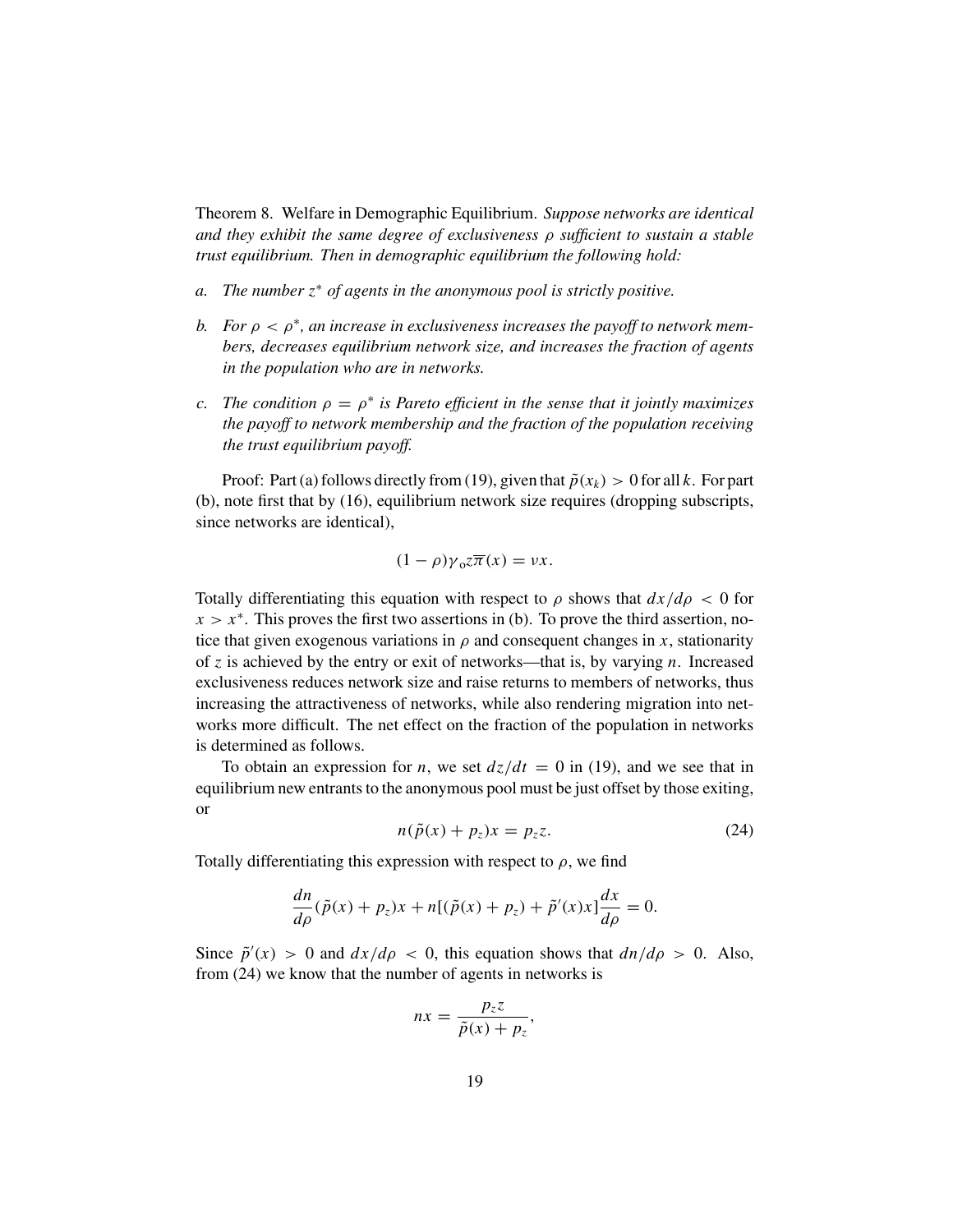$$
\frac{d(nx)}{d\rho} = -\frac{p_z z}{(\tilde{p}(x) + p_z)^2} \tilde{p}'(x) \frac{dx}{d\rho}
$$

which is positive under the assumptions of the theorem. This proves part (b), from which part (c) is obvious.  $\blacksquare$ 

It follows that barriers to entry may enhance welfare in the population as a whole, and that members of networks erecting barriers to entry may enjoy higher levels of well-being than those not in exclusive networks, thus supporting the persistence of exclusion even in highly competitive environments.<sup>18</sup>

These conclusions assume, of course, that exclusion is random rather than parochial. By contrast, let us suppose that the exclusiveness of a network derives from parochialism, so all newly created networks consist of b-parochial agents for some  $b \in A$ . The Trust and Inspect strategies analyzed in Section 3 now become "trust (resp. inspect) insiders (i.e., agents who are b-parochial) and defect on anyone else." It is clear that the analysis of Section 3 applies to this new situation without change. Moreover only  $b$ -parochial agents can gain by migrating to a  $b$ parochial network. Hence a b-parochial network will remain uniformly b-parochial throughout its existence.

Consider a b-type who is unselective, say the  $b = 00$  of the "female/Frenchspeaking" example above, who excludes nobody as long as they are similarly nonexclusive. Suppose that most members of the population were of this type; then the implied degree of parochialism  $\rho_b$  would be insufficient to implement the optimal network size, while a more restrictive filter, say  $b' = 01$  (only like-minded Francophones welcome) might do so. The existence of some approximately optimally parochial  $b$  is assured if we expand the trait space sufficiently.<sup>19</sup> To show this, we can write the immigration coefficient for a b-parochial network as

$$
\gamma_b = (1 - \rho_b)\gamma_o,\tag{25}
$$

where  $\gamma_0$  is immigration coefficient that would obtain in the absence of exclusiveness, and the degree of parochialism  $\rho_b$  remains to be determined.

Because b-parochial networks exclude all who are not b-parochial, we have

$$
\rho_b=1-z_b,
$$

where  $z_b$  is the frequency of b-parochial agents in the anonymous pool. Let  $x_T$  be the size of the population, so  $\mu_z = z/x_T$  is the fraction of the population in the

so

<sup>&</sup>lt;sup>18</sup>Where  $\hat{x} < x^*$ , of course, inducements to entry will have the same effect, though we think this case less likely and have not explored it here.

<sup>&</sup>lt;sup>19</sup>If there are multiple parochialisms which are mutually exclusive in the sense that members of one group are always excluded from the others, this analysis can be readily extended. We have not explored more complicated cases.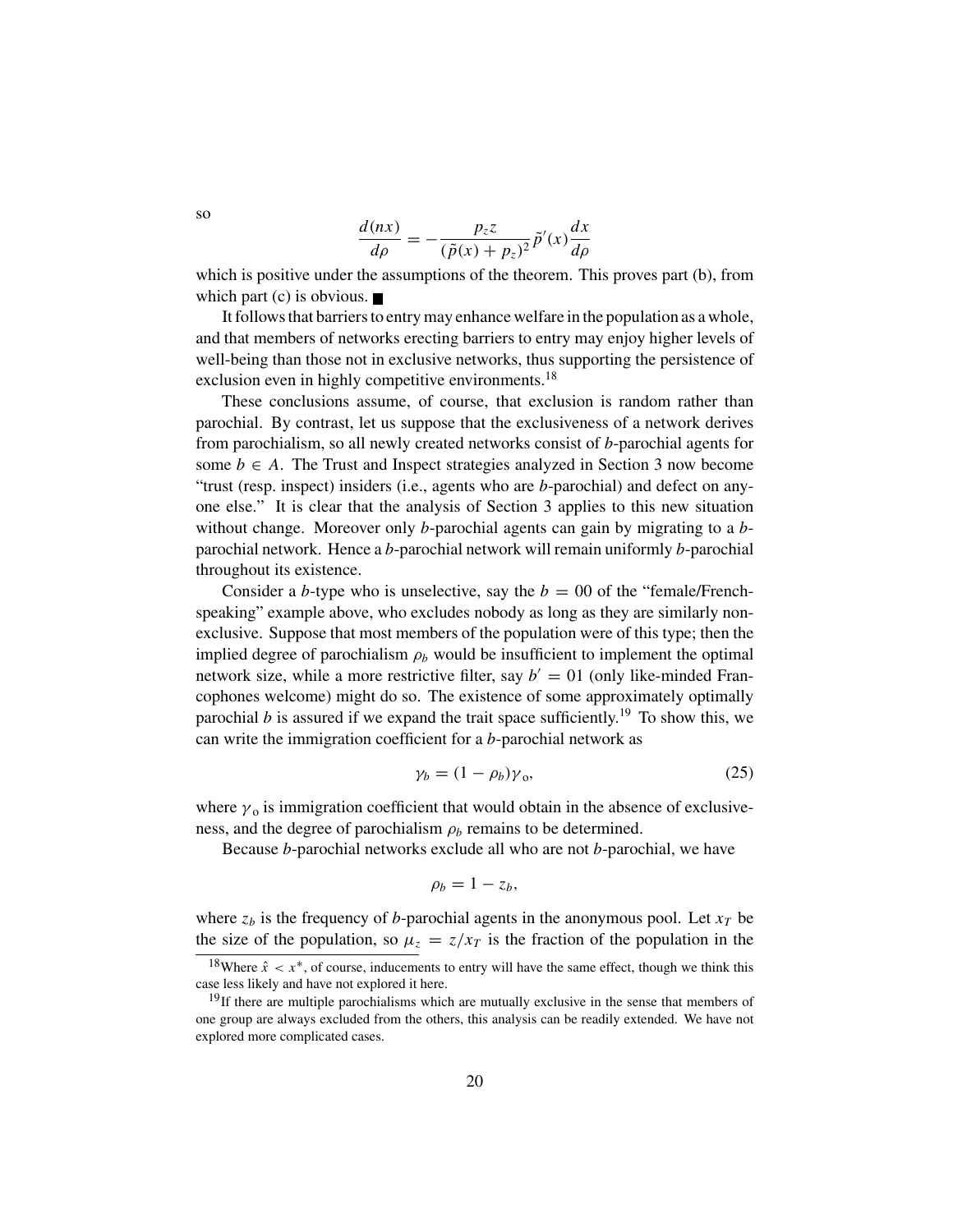anonymous pool. Also let  $\mu_b$  be the fraction of the population consisting of agents in b-parochial networks, and the  $f<sub>b</sub>$  be the fraction of b-parochial agents in the population. We then have  $\mu_b x_T = f_b x_T - z_b z = (f_b - z_b \mu_z) x_T$ , so  $\mu_b = f_b - z_b \mu_z$ . This gives  $z_b = (f_b - \mu_b)/\mu_z$ , so we have

$$
\rho_b = 1 - z_b = 1 - \frac{f_b - \mu_b}{\mu_z}.
$$
\n(26)

Since the degree of b-parochialism depends not only on the exogenously given fraction  $f_b$  of b-parochial agents in the population, but also the distribution of agents between b-parochial networks ( $\mu_b$ ) and the anonymous pool ( $\mu_z$ ), which are endogenously determined, we must now analyze the population level equilibrium of the system.

We have

Theorem 9. Optimal Parochialism. *Suppose that there is but a single type of parochialism, b. Then Theorem 8 holds, where*  $\rho = \rho_b$  *is given by (26). Moreover, if the frequency of* b*-types in the population satisfies*

$$
f_b = \frac{p_z}{\tilde{p}(x) + p_z} + \frac{\nu x^*}{x_T \gamma_0 \overline{\pi}(x^*)}
$$
(27)

*then* b*-parochialism supports optimal network size. We say that* b *is* optimally parochial *in this case.*

Proof: The condition for equilibrium network size (16) can be rewritten

$$
\frac{(1-\rho_b)\gamma_0 z}{\nu} = \frac{x}{\overline{\pi}(x)},
$$

which, using the definition of  $\rho_b$ , now becomes

$$
\frac{z_b \gamma_0 z}{\nu} = \frac{x}{\overline{\pi}(x)}.
$$

But  $z_b z = (f_b - \mu_b) x_T$ , so this becomes

$$
\frac{(f_b - \mu_b)x_T \gamma_0}{\nu} = \frac{x}{\overline{\pi}(x)}.
$$
\n(28)

Now in equilibrium, from (24) we have

$$
\frac{nx}{x_T} = \frac{p_z}{\tilde{p}(x) + p_z},\tag{29}
$$

where  $n$  is the number of  $b$ -parochial networks.

Equations (28) and (29) yield the equilibrium condition

$$
\frac{x_T \gamma_0}{\nu} \left[ f_b - \frac{p_z}{\tilde{p}(x) + p_z} \right] = \frac{x}{\overline{\pi}(x)}.
$$
 (30)

The conclusion follows directly from this equation.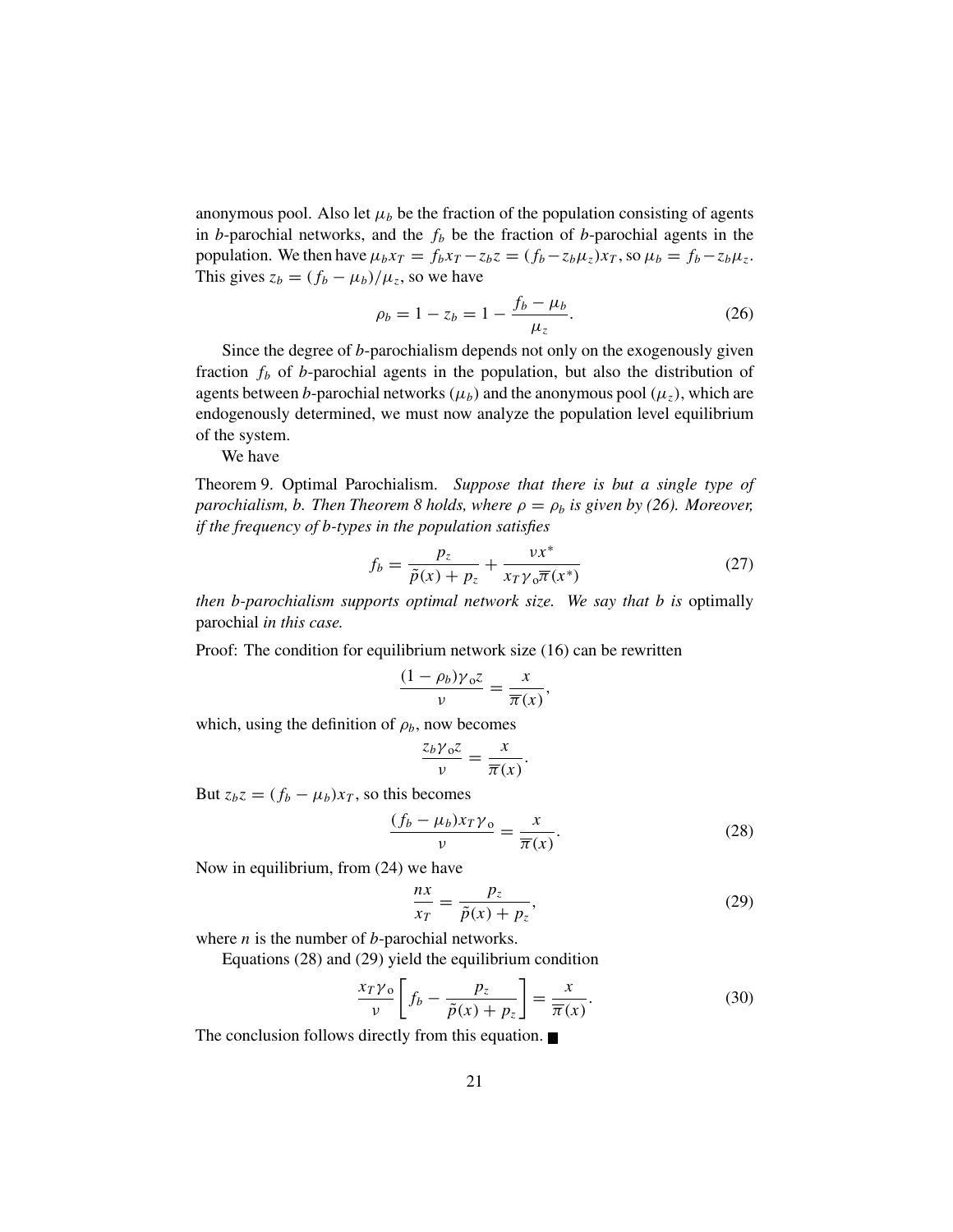#### **7 Conclusion**

The fact that the exclusionary practices we have called 'parochial'may implement a group size or, by extension, a degree of group homogeneity, that maximizes network members' benefits does not imply that these practices—often motivated by racial and ethnic hatred and religious intolerance—are socially desirable, of course. But it may help explain why groups and group identity remains such salient features even of societies whose competitive economies and liberal polities are widely thought to be hostile to parochial sentiment.

We have argued that networks have properties that allow them to persist in a market economy despite their relative inability to exploit economies of scale and the other efficiency-enhancing properties of markets. Among these properties, and the one explored in this paper, is the capacity of networks to support enforcement of prosocial behavior among network members. Networks have this capacity by virtue of their ability to reduce information costs, thus permitting the emergence of 'trusting' Nash equilibria that do not exist, or are unstable, when information costs are high. Our particular model of these relationships could readily be extended to capture other salient aspects of the determinants of network formation, parochial exclusion, and network extinction. For example, because parochialism makes networks not only smaller, but more homogeneous as well, corresponding efficiency enhancing effects of similarity or social affinity with parochial networks may be important.

The value of the informal contractual enforcement capacities of networks, the viability of networks, the optimal network size, and the optimal degree of parochialism all depend importantly on the nature of the goods and services that make up economic exchanges. Kollock (1994:341) investigated "the structural origins of trust in a system of exchange" using an experimental design based on the exchange of goods of variable quality. He found that trust in and commitment to trading partners as well as a concern for ones own and others' reputations emerges when product quality is variable and non-contractible but not when it is contractible. These experimental results appear to capture some of the structure of actual exchanges. Siamwalla's (1978) study of marketing structures in Thailand contrasts the impersonal structure of the wholesale rice market, where the quality of the product is readily assayed by the buyer, with the personalized exchange based on trust in the raw rubber market, where quality is impossible to determine at the point of purchase. Thus, were technologies to evolve such that quality and quantity of the goods being transacted are readily subject to complete contracting, preferential trading within networks would be of little benefit and would likely be extinguished due to the implied foregone gains from trade. Conversely, were the economy to evolve in ways that heighten the problem of incomplete contracting we would expect to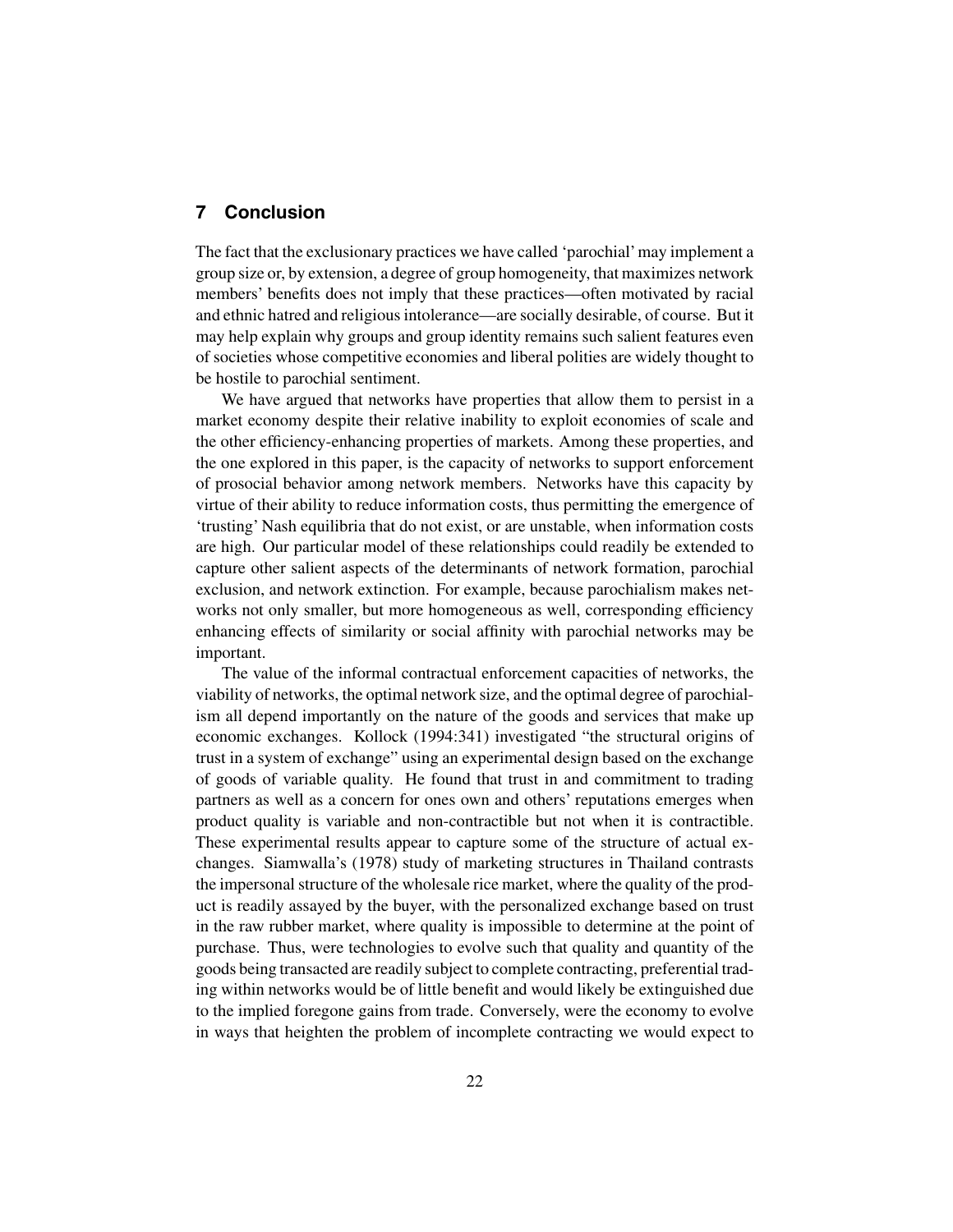see growing economic importance of networks.

Applying this reasoning to our model, we consider the latter more likely. As production shifts from goods to services, and within services to information-related services (Quah 1996), and as team-based production methods increase in importance, the gains from cooperation will increase as well, because such activities involve relatively high monitoring costs and are subject to costly forms of opportunism. If this is the case the benefits associated with the mutual defect payoff relative to the mutual cooperate outcome will decline over time and a wider range of exchanges will be available.<sup>20</sup> This in turn will support more extensive use of network based trust equilibria as a means of addressing contractual incompleteness.

Further, advances in communications technology arguably increase the number  $(k)$  of acquaintances from whom we can gather information at limited cost, thus by Theorem 3, increasing the quality of the signal  $p(x)$ . The following are consequences: (i) the range of payoff structures for which trust a equilibrium exists is expanded, (ii) the basin of attraction of a trust equilibrium is expanded, and (iii) the average payoffs to members of a network of given size in a trust equilibrium increase compared with the payoffs obtained by traders in the anonymous pool, and (iv) there is an increase in equilibrium network size (cf. Figure 3).

On the other hand the kinds of social exclusion motivating network-based parochialism often violate strongly held universalistic norms and may motivate either legal prohibition or other evolutionary disabilities not considered in this model.

A study of the evolution of parochial sentiments, which could be accomplished by endogenizing the parochialism filter, might yield useful insights, but is beyond the scope of this paper.

 $^{20}$ An increase in the cooperative payoff b does not make the standard prisoner's dilemma interaction any 'easier to solve' of course, but it may enhance evolutionary pressures for the emergence of new rules of interaction that effectively mitigate the dilemma. Wade (1987:774-5) describes such a process:

<sup>…</sup>a significant number of the villages (in one small part of Upland South India) have institutions for the provision of public goods and services, which are autonomous of outside agencies in origin and operation. …Only a few miles may separate a village with a substantial amount of corporate organization from others with none…Why the differences between villages? It is not because of differences in norms or values, for the villages are located within a small enough area for the culture to be uniform. It is rather because of differences in net collective benefit.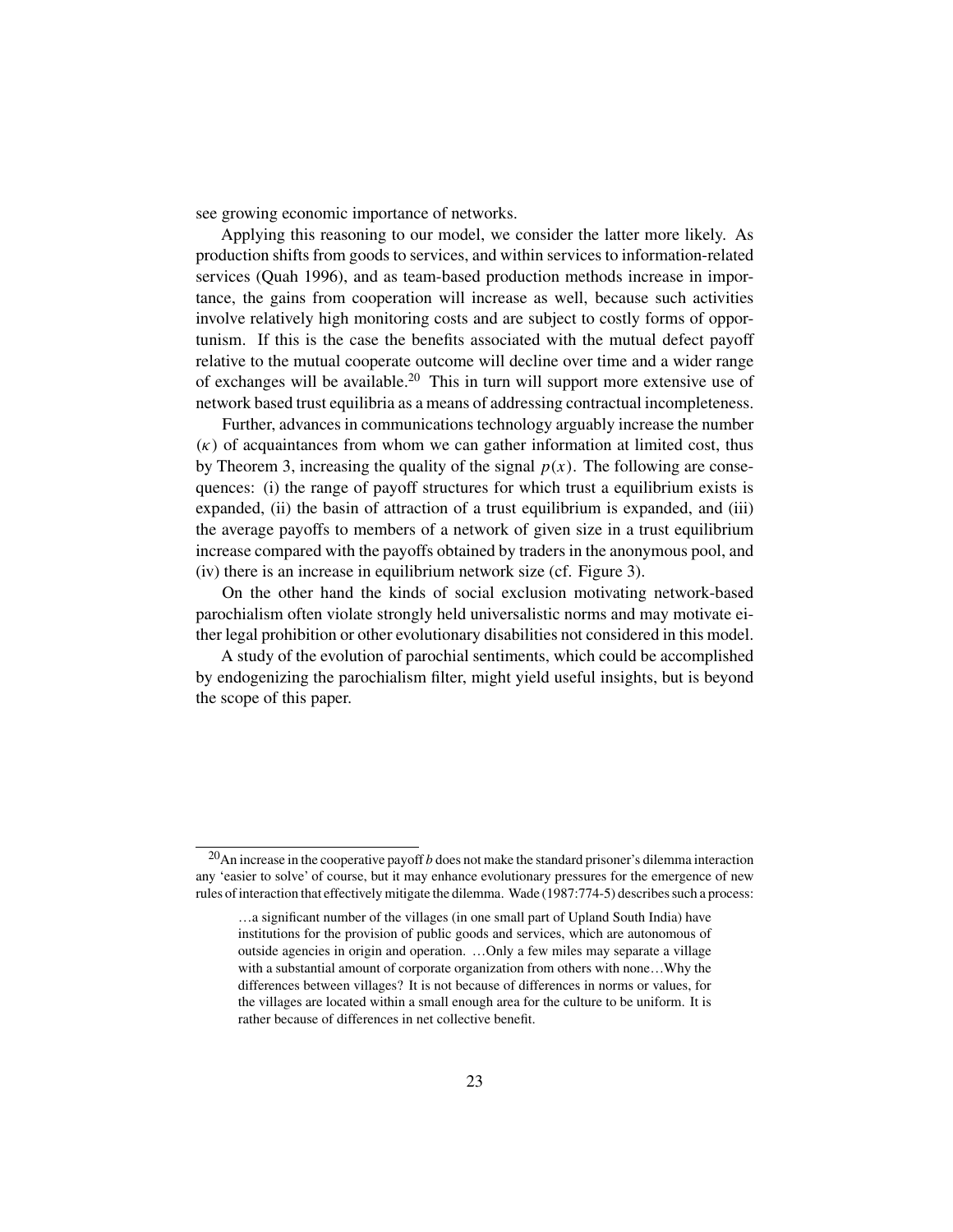#### **REFERENCES**

- Adams, R., "Anthropological Perspectives inAncient Trade," Current Anthropology 15 (1974):239–258.
- Akerlof, George A., "Social Distance and Social Decisions," 1995. Fisher-Schultz Lecture of the Econometric Society.
- Baker, Wayne E., "The Social Structure of a National Securities Market," American Journal of Sociology 89,4 (1984):775–811.
- Baland, J. M. and J. P. Platteau, "Wealth Inequality and Efficiency in the Commons," 1997. CRED, University of Namur.
- Banerjee, Abhijit V., Timothy Besley, and Timothy W. Guinnane, "Thy Neighbor's Keeper: The Design of a Credit Cooperative with Theory and a Test," Quarterly Journal of Economics (May 1994):491–515.
- Ben-Porath,Yoram, "The F-Connection: Families, Friends, and Firms and the Organization of Exchange," Population and Development Review (March 1980):1–30.
- Bénabou, Roland, "Heterogeneity, Stratification and Growth: Macroeconomic Implications of Community Structure and School Finance," American Economic Review 86 (1996):584–609.
- Bernstein, Lisa, "Opting Out of the Legal System: Extralegal Contractual Relations in the Diamond Industry," Journal of Legal Studies 21,1 (January 1992):115–158.
- Berscheid, E. and E. Walster, Interpersonal Attraction (Reading, MA: Addison, 1969).
- Blau, Peter, Exchange and Power in Social Life (New York: John Wiley, 1964).
- Boehm, Christopher, "Egalitarian Behavior and Reverse Dominance Hierarchy," Current Anthropology 34,3 (June 1993):227–254.
- Bowles, Samuel and Herbert Gintis, "The Moral Economy of Community: Structured Populations and the Evolution of Prosocial Norms," Evolution  $\&$  Human Behavior 19,1 (January 1998):3–25.
- Cohen, J. M., "Sources of Peer Group Homogeneity," Sociology of Education 15,4 (October 1977):227–241.
- Craig, Ben and John Pencavel, "The Behavior of Worker Cooperatives: The Plywood Companies of the Pacific Northwest," American Economic Review 82,5 (December 1992):1083–1105.
- $-$  and  $-$ , "Participation and Productivity: A Comparison of Worker Cooperatives and Conventional Firms in the Plywood Industry," Brookings Papers: Microeconomics (1995):121–160.
- Durlauf, Steven, "Neighborhood Feedbacks, Endogenous Stratification, and Income Inequality," in Dynamic Disequilibrium Modelling (Cambridge, UK: Cambridge University Press, 1996).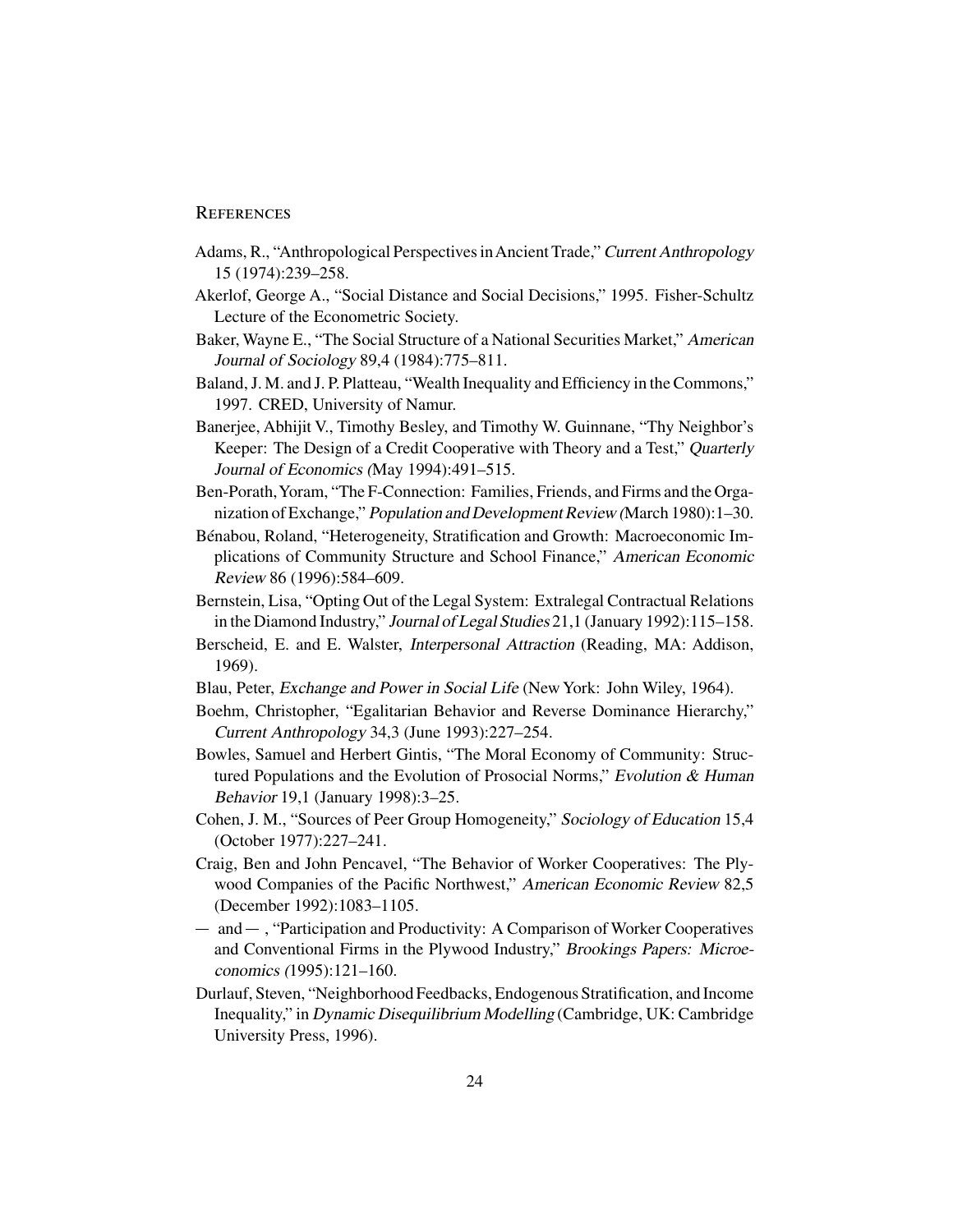- Freidlin, Mark I. and Alexander D. Wentzell, Random Perturbations of Dynamical Systems (New York: Springer-Verlag, 1984).
- Friedman, Daniel, "Evolutionary Games in Economics," Econometrica 59,3 (May 1991):637–666.
- Gellner, Ernest, Nations and Nationalism (Ithaca: Cornell University Press, 1985).
- Gintis, Herbert, Game Theory Evolving (Princeton, NJ: Princeton University Press, 2000).
- Glaeser, Edward L., "Cities and Ethics: An Essay for Jane Jacobs," February 1997. University of Chicago Law School.
- Granovetter, Mark, "Economic Action and Social Structure: The Problem of Embeddedness," American Journal of Sociology 91,3 (November 1985):481–510.
- Greif, Avner, "Cultural Beliefs and the Organization of Society: An Historical and Theoretical Reflection on Collectivist and Individualist Societies," Journal of Political Economy (October 1994).
- Hardin, Russell, One for All: The Logic of Group Conflict (Princeton: Princeton University Press, 1995).
- Hechter, Michael, "The Attainment of Solidarity in Intentional Communities," Rationality and Society 2,2 (April 1990):142–155.
- Hirschleifer, Jack, "The Dark Side of the Force: Western Economic Association International 1993 Presidential Address," Economic Inquiry 32 (January 1994):1– 10.
- Hofbauer, Josef and Karl Sigmund, Evolutionary Games and Population Dynamics (Cambridge, UK: Cambridge University Press, 1998).
- Hollander, Heinz, "A Social Exchange Approach to Voluntary Cooperation," American Economic Review 80,5 (1990):1157–1167.
- Homans, George, Social Behavior: Its Elementary Forms (New York: Harcourt Brace, 1961).
- Homans, George C., "Social Behavior as Exchange," American Journal of Sociology 65,6 (May 1958):597–606.
- Hossain, M., "Credit for Alleviation of Rural Poverty: the Grameen Bank in Bangladesh," 1988. International Food Policy Research Institute Report 65.
- Iannaccone, Laurence R., "Sacrifice and Stigma: Reducing Free-riding in Cults, Communes, and Other Collectives," Journal of Political Economy 100,2 (1992).
- Kandel, Denise, "Homophily, Selection and Socialization in Adolescent Friendships," American Journal of Sociology 84,2 (1978):427–436.
- Kandori, M. G., G. Mailath, and R. Rob, "Learning, Mutation, and Long Run Equilibria in Games," Econometrica 61 (1993):29–56.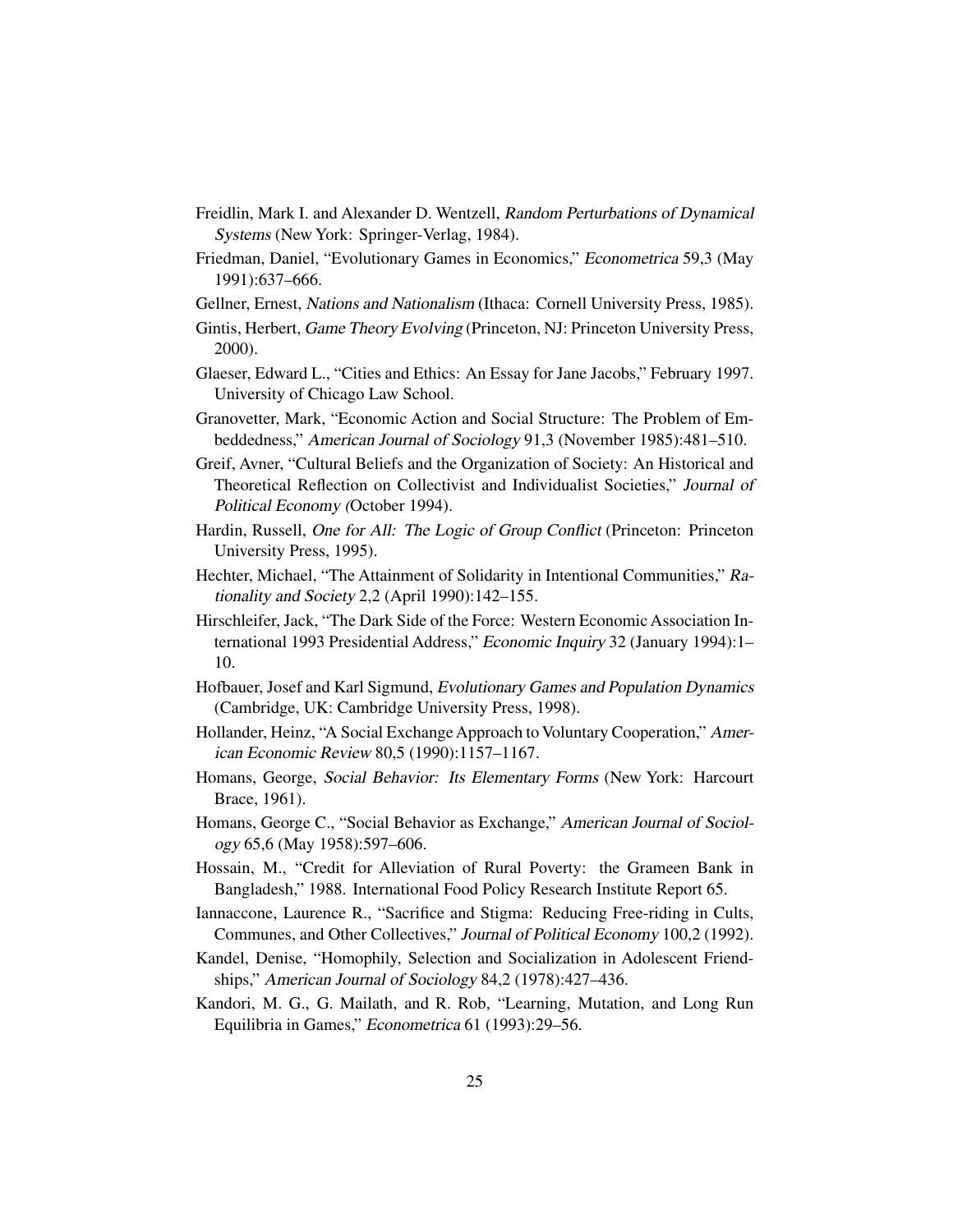- Kandori, Michihiro, "Social Norms and Community Enforcement," Review of Economic Studies 57 (1992):63–80.
- Kaufman, Jonathan, "How Cambodians Came to Control California Doughnuts," Wall Street Journal (February 11, 1995):1, A14.
- Kollock, Peter, "The Emergence of Exchange Structures: An Experimental Study of Uncertainty, Commitment, and Trust," American Journal of Sociology 100,2 (September 1994):313–345.
- Kotkin, Joel, Tribes: How Race, Religion and Identity Determine Success in the New Global Economy (New York: Random House, 1993).
- Kranton, Rachel, "Reciprocal Exchange: A Self-Sustaining System," American Economic Review 86,4 (September 1996):830–851.
- Kraybill, Donald B., The Riddle of Amish Culture (Baltimore: Johns Hopkins Press, 1989).
- Lawler, Edward J., Motivation in Work Organizations (Monterey: Brooks-Cole, 1973).
- Lazarsfeld, P. F. and R. K. Merton, "Friendship as a Social Process," in M. Berger et al. (ed.) Freedom and Control in Modern Society (Princeton: Van Nostrand, 1954).
- Longhofer, Stanley, "Cultural Affinity and Mortgage Discrimination," Economic Review of the Federal Reserve Bank of Cleveland 32,3 (1996):12–24.
- McMillan, John and Christopher Woodruff, "Trust and Search in Vietnam's Emerging Private Sector," 1996. University of California, La Jolla.
- Obot, I., "Value Systems in Cross Cultural Contact: The Effect of Perceived Similarity and Stability on Social Evaluation," International Journal of Intercultural Relations 12 (April 1988):363–379.
- Ostrom, Elinor, Roy Gardner, and James Walker, Rules, Games, and Common-Pool Resources (Ann Arbor: University of Michigan Press, 1994).
- Pagano, Ugo, "Can Economics Explain Nationalism?," in Albert Breton, Gianluigi Galeotti, Pierre Salmon, and Ronald Wintrobe (eds.) Nationalism and Rationality (Cambridge, UK: Cambridge University Press, 1995) pp. 173–203.
- Parsons, Talcott, "Evolutionary Universals in Society," American Sociological Review 29,3 (June):339–357.
- Perko, Lawrence, Differential Equations and Dynamical Systems (New York: Springer-Verlag, 1991).
- Quah, D., "The Invisible Hand and the Weightless Economy," 1996. Centre for Economic Performance, London School of Economics.
- Rauch, James E., "Trade and Networks: An Application to Minority Retail Entrepreneurship," June 1996. Russell Sage.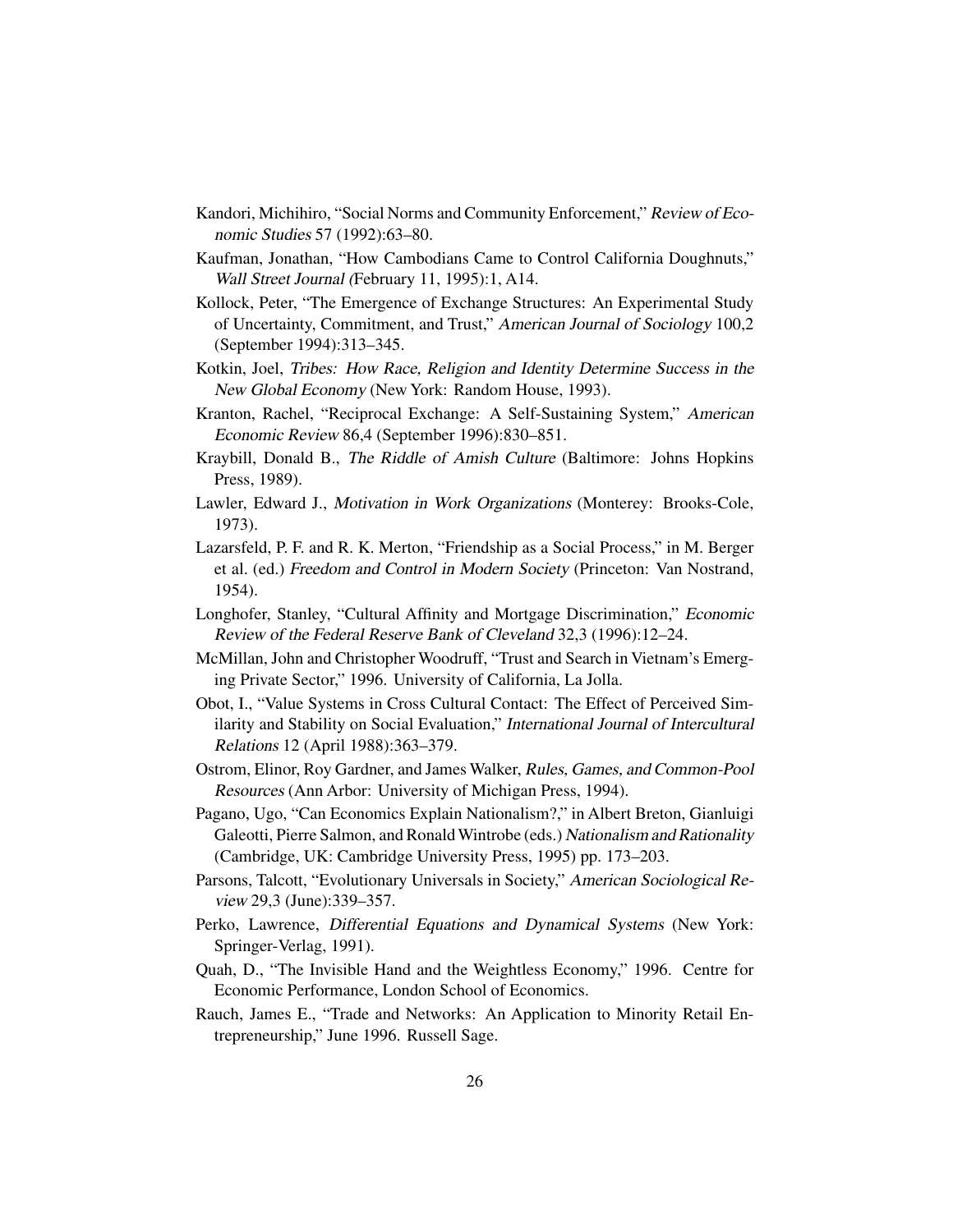Sahlins, Marshall, Stone Age Economics (Chicago: Aldine Press, 1972).

- Sampson, Robert J., Stephen W. Raudenbush, and Felton Earls, "Neighborhoods and Violent Crime: A Multilevel Study of Collective Efficacy," Science 277 (August 15, 1997):918–924.
- Samuelson, Larry, Evolutionary Games and Equilibrium Selection (Cambridge, MA: MIT Press, 1997).
- Siamwalla, Ammar, "Farmers and Middlemen: Aspects of Agricultural Marketing in Thailand," Economic Bulletin for Asia and the Pacific 39,1 (June 1978):38–50.
- Tajfel, Henri, M. Billig, R.P. Bundy, and Claude Flament, "Social Categorization and Integroup Behavior," European Journal of Social Psychology 1 (1971):149– 177.
- Taylor, Curtis, "The Old Boy Network and the Young-Gun Effect," February 1997. Department of Economics, Texas A & M University.
- Thibaut, J. and H. Kelly, The Social Psychology of Groups (New York: Wiley, 1959).
- Udry, Christopher, "Credit Markets in Northern Nigeria: Credit as Insurance in a Rural Economy," in Karla Hoff, Avishay Braverman, and Joseph E. Stiglitz (eds.) The Economics of Rural Organization: Theory, Practice, and Policy (New York: Oxford University Press, 1993).
- Wade, Robert, Village Republics: Economic Conditions for Collective Action in South India (Cambridge, UK: Cambridge University Press, 1987).
- , "Why Some Indian Villages Cooperate," Economic and Political Weekly 33 (April 16 1988):773–776.
- Weber, Eugen, Peasants into Frenchmen: The Modernization of Rural France, 1870- 1914 (Stanford: Stanford University Press, 1976).
- Whyte, William F., Money and Motivation (New York: Harper & Row, 1955).
- Wilson, David Sloan and Elliott Sober, "Reintroducing Group Selection to the Human Behavioral Sciences," Behavior and Brain Sciences 17 (1994):585–654.
- Wintrobe, Ronald, "Some Economics of Ethnic Capital Formation and Conflict," in Albert Breton, Gianluigi Galeotti, Pierre Salmon, and Ronald Wintrobe (eds.) Nationalism and Rationality (Cambridge, MA: Cambridge University Press, 1995) pp. 43–70.
- Woodyard, Chris, "Roadside Revival by Patels," Los Angeles Times (Friday, July 14, 1995):1, A40–41.